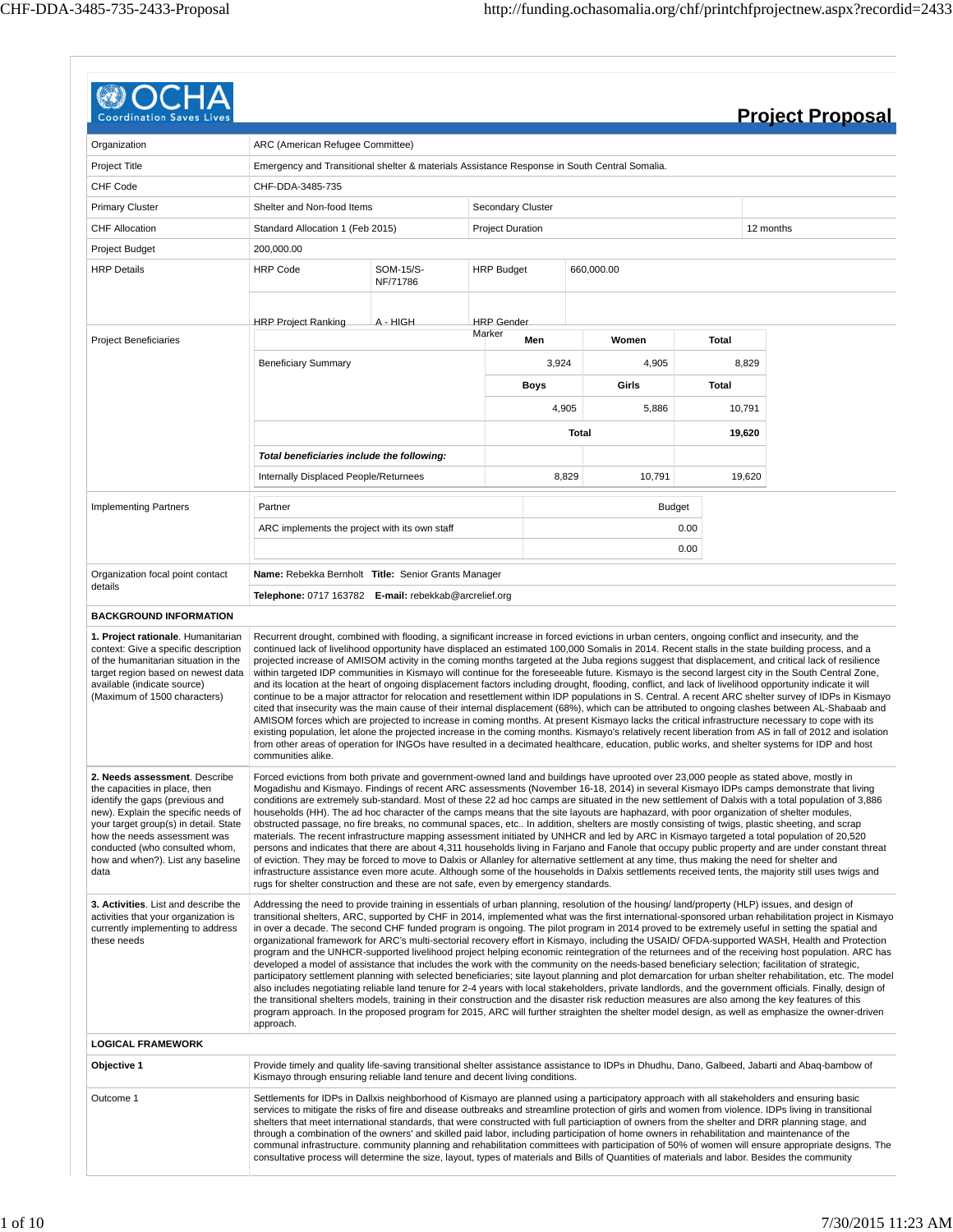|                          |                                                                                                                                                                                                                                                                                                                                                                                                                                                                                                                                                                                                                                                                                                                                                                                                                                                                                                                                       | consultative process, ARC will follow the technical recommendations and best practices of the Shelter cluster.<br>Training of the members of the community governance and consultative bodies. An ongoing vulnerability assessment, with prioritization of the                                                                                                                                                                                                                                                                                                                                                                                                                                                                                                                                                                                                                                                                                                                                                                                       |                                                                 |  |                                                                                                       |                                                                                                                                                                                                                                                                                                                                                                                                                                                                                                                                                                                                                                                                                                                                                                                                                                                                                                                                                                                                                                       |               |               |  |  |  |  |  |  |
|--------------------------|---------------------------------------------------------------------------------------------------------------------------------------------------------------------------------------------------------------------------------------------------------------------------------------------------------------------------------------------------------------------------------------------------------------------------------------------------------------------------------------------------------------------------------------------------------------------------------------------------------------------------------------------------------------------------------------------------------------------------------------------------------------------------------------------------------------------------------------------------------------------------------------------------------------------------------------|------------------------------------------------------------------------------------------------------------------------------------------------------------------------------------------------------------------------------------------------------------------------------------------------------------------------------------------------------------------------------------------------------------------------------------------------------------------------------------------------------------------------------------------------------------------------------------------------------------------------------------------------------------------------------------------------------------------------------------------------------------------------------------------------------------------------------------------------------------------------------------------------------------------------------------------------------------------------------------------------------------------------------------------------------|-----------------------------------------------------------------|--|-------------------------------------------------------------------------------------------------------|---------------------------------------------------------------------------------------------------------------------------------------------------------------------------------------------------------------------------------------------------------------------------------------------------------------------------------------------------------------------------------------------------------------------------------------------------------------------------------------------------------------------------------------------------------------------------------------------------------------------------------------------------------------------------------------------------------------------------------------------------------------------------------------------------------------------------------------------------------------------------------------------------------------------------------------------------------------------------------------------------------------------------------------|---------------|---------------|--|--|--|--|--|--|
| Activity 1.1             |                                                                                                                                                                                                                                                                                                                                                                                                                                                                                                                                                                                                                                                                                                                                                                                                                                                                                                                                       |                                                                                                                                                                                                                                                                                                                                                                                                                                                                                                                                                                                                                                                                                                                                                                                                                                                                                                                                                                                                                                                      |                                                                 |  | infrastructure, hazard mitigation by building proper foundations and safe CGI roofs and gutters, etc. | locations/ mini camps most affected by poor quality of shelter and settlement planning, but also by tenure issues, insecurity and poor access to<br>services will be conducted. Members of the governance committees will be trained in participative needs assessment, best practices in planning and<br>upgrade of the transitional settlements in accordance with the UNHCR Handbook for Emergencies and the combined UN-Habitat methodology.<br>Rebuilding amongst the chaos results in the so-called traumatic urbanization. Build Back Better trainings are intended for town planners and<br>authorities but also for all individuals working on rehabilitation and upgrade of their shelters, as well as on rehabilitation and maintenance of basic                                                                                                                                                                                                                                                                           |               |               |  |  |  |  |  |  |
| Activity 1.2             | measures.                                                                                                                                                                                                                                                                                                                                                                                                                                                                                                                                                                                                                                                                                                                                                                                                                                                                                                                             |                                                                                                                                                                                                                                                                                                                                                                                                                                                                                                                                                                                                                                                                                                                                                                                                                                                                                                                                                                                                                                                      |                                                                 |  |                                                                                                       | Conduct consultative meetings with the community leaders, local officials and land owners to discuss different interests and perspectives that<br>converge in the locations where IDPs have settled or are expected to settle. The purpose of these consultative meetings is to establish a platform<br>where the main stakeholders can discuss solutions to the transitional accommodation of IDPs with the training, technical and operational support<br>from ARC. A process facilitated by ARC along these lines, as the CHF-supported project demonstrated in 2014, brings the transparency into the<br>process; potential conflict over resources get diffused and mitigated; and the arrangements have a level of formality, as opposed to the bilateral<br>informal agreements with private owners/ gate keepers that often end up in conflict, with the IDPs often exposed to tension or even compulsory                                                                                                                     |               |               |  |  |  |  |  |  |
| Activity 1.3             |                                                                                                                                                                                                                                                                                                                                                                                                                                                                                                                                                                                                                                                                                                                                                                                                                                                                                                                                       | Selection of locations and beneficaries of the t-shelter construction, as well as resolution of tenure issues and site planning including GPS mapping.<br>This is a participative process involving all stakeholders that went through the the trainings described under 1.2. ARC will organize consultative<br>meetings in different camps while emphasizing the owner participation from the early planning stage in two aspects: a. through sensitisation of the<br>owners of T-shelters (men, women individuals with special needs) in the process of design of their shelters and common areas in the neighborhood<br>in order to ensure that they rather become active participants. This sensitization will be carried out through: a. group meetings at the camp sector<br>level; and b. Participative Disaster Risk Reduction Assessment to help the t-shelter owners assess disaster risks in a participative fashion and<br>undertake measures to prevent these.                                                                          |                                                                 |  |                                                                                                       |                                                                                                                                                                                                                                                                                                                                                                                                                                                                                                                                                                                                                                                                                                                                                                                                                                                                                                                                                                                                                                       |               |               |  |  |  |  |  |  |
| Indicators for outcome 1 |                                                                                                                                                                                                                                                                                                                                                                                                                                                                                                                                                                                                                                                                                                                                                                                                                                                                                                                                       | Cluster                                                                                                                                                                                                                                                                                                                                                                                                                                                                                                                                                                                                                                                                                                                                                                                                                                                                                                                                                                                                                                              |                                                                 |  | Indicator description                                                                                 |                                                                                                                                                                                                                                                                                                                                                                                                                                                                                                                                                                                                                                                                                                                                                                                                                                                                                                                                                                                                                                       |               | <b>Target</b> |  |  |  |  |  |  |
|                          | Indicator 1.1                                                                                                                                                                                                                                                                                                                                                                                                                                                                                                                                                                                                                                                                                                                                                                                                                                                                                                                         | Shelter and Non-food Items                                                                                                                                                                                                                                                                                                                                                                                                                                                                                                                                                                                                                                                                                                                                                                                                                                                                                                                                                                                                                           |                                                                 |  | Number of participants trained                                                                        |                                                                                                                                                                                                                                                                                                                                                                                                                                                                                                                                                                                                                                                                                                                                                                                                                                                                                                                                                                                                                                       |               | 40            |  |  |  |  |  |  |
|                          | Indicator 1.2                                                                                                                                                                                                                                                                                                                                                                                                                                                                                                                                                                                                                                                                                                                                                                                                                                                                                                                         | Shelter and Non-food Items                                                                                                                                                                                                                                                                                                                                                                                                                                                                                                                                                                                                                                                                                                                                                                                                                                                                                                                                                                                                                           |                                                                 |  | Number of meetings held                                                                               |                                                                                                                                                                                                                                                                                                                                                                                                                                                                                                                                                                                                                                                                                                                                                                                                                                                                                                                                                                                                                                       |               | $\mathbf{1}$  |  |  |  |  |  |  |
|                          | Indicator 1.3                                                                                                                                                                                                                                                                                                                                                                                                                                                                                                                                                                                                                                                                                                                                                                                                                                                                                                                         | Shelter and Non-food Items                                                                                                                                                                                                                                                                                                                                                                                                                                                                                                                                                                                                                                                                                                                                                                                                                                                                                                                                                                                                                           |                                                                 |  |                                                                                                       | Number of beneficiaries\households who receive transitional shelters                                                                                                                                                                                                                                                                                                                                                                                                                                                                                                                                                                                                                                                                                                                                                                                                                                                                                                                                                                  |               | 270           |  |  |  |  |  |  |
| Outcome 2                | IDPs living in transitional shelters that meet international standards, that were constructed with full particiaption of owners from the shelter and DRR<br>planning stage, and through a combination of the owners' and skilled paid labor, including participation of home owners in rehabilitation and<br>maintenance of the communal infrastructure. Transitional shelter designs will be finalized through a consultative process, under the auspices of the<br>community planning and rehabilitation committees with participation of 50% of women, The consultative process will determine the size, layout, types<br>of materials and Bills of Quantities of materials and labor. Besides the community consultative process, ARC will follow the technical<br>recommendations and best practices of the Shelter cluster. Typologies and designs to be considered: DRC T-Shelter, hybrid CGI, CGI Lite, ICRC<br>designs, etc. |                                                                                                                                                                                                                                                                                                                                                                                                                                                                                                                                                                                                                                                                                                                                                                                                                                                                                                                                                                                                                                                      |                                                                 |  |                                                                                                       |                                                                                                                                                                                                                                                                                                                                                                                                                                                                                                                                                                                                                                                                                                                                                                                                                                                                                                                                                                                                                                       |               |               |  |  |  |  |  |  |
| Activity 2.1             |                                                                                                                                                                                                                                                                                                                                                                                                                                                                                                                                                                                                                                                                                                                                                                                                                                                                                                                                       | ARC provides technical assistance in design of the t-shelter that meet the Sphere standard and are acceptable to their owners in terms of the<br>materials used, safety features, available space, and cultural appropriateness. The shelters will have at least 3.5 m2 of available floor space per<br>person and 2.2 meters in height. They will have lockable doors and windows with shutters for proper aearation of the shelters. ARC will provide<br>shelter materials to the individual owners per BOQ of materials for a standard shelter design developed through a participative process with the<br>owners and stakeholders. For technically demanding components of the wooden frame/CGI roof & walls model, skilled work teams will be used.<br>ARC will provide vouchers to the owners to be able to secure skilled labor with the pre-selected small contractors that ARC is familiar with. Unskilled<br>labor such as excavations, loading, unloading, transport of materials will be expected from all able-bodied t-shelter owners |                                                                 |  |                                                                                                       |                                                                                                                                                                                                                                                                                                                                                                                                                                                                                                                                                                                                                                                                                                                                                                                                                                                                                                                                                                                                                                       |               |               |  |  |  |  |  |  |
| Activity 2.2             |                                                                                                                                                                                                                                                                                                                                                                                                                                                                                                                                                                                                                                                                                                                                                                                                                                                                                                                                       |                                                                                                                                                                                                                                                                                                                                                                                                                                                                                                                                                                                                                                                                                                                                                                                                                                                                                                                                                                                                                                                      | water, proper sanitation and the hygienje awareness campaignes. |  |                                                                                                       | Positioning of the shelters away from the flood plains and seasonal streams; securing river banks; introduction of the fire breaks; excavation of the<br>drainage canals in streets to prevent flooding and / or formation of the persistant stagnant water pools that represent the health risk factors are some<br>of the key Disaster Risk Reduction measures in settlements that will be implemented under this program. Besides the site planning and training<br>support mentioned under the Outcome 1, ARC will provide the hand tool kits to be used for maintenance of the public infrastructure that will be kept<br>under the auspices of the community governance groups. ARC will also work on connecting the beneficairies of this program to the ARC<br>OFDA-supported WASH program as well as the WASH programs of other partners implemented in the area in order to ensure their accces to clean                                                                                                                    |               |               |  |  |  |  |  |  |
| Activity 2.3             |                                                                                                                                                                                                                                                                                                                                                                                                                                                                                                                                                                                                                                                                                                                                                                                                                                                                                                                                       |                                                                                                                                                                                                                                                                                                                                                                                                                                                                                                                                                                                                                                                                                                                                                                                                                                                                                                                                                                                                                                                      |                                                                 |  |                                                                                                       | Under the auspices of the local authorities including government and community leaders, support formation and orientation of the Community<br>Technical Groups (CTG) consisting of local technicians and engineers, providing authorities with up to date information and mapping of<br>developments in different neighborhoods where returnees are seeking to reintegrate. The technicians will monitor the quality of shelters and<br>condition of communal infrastructure and conducting sensitization concerning natural risks of positioning homes and small businesses in the vicinity<br>of stream beds and drainage canals, unstable soils etc. The CTG members will be referral focal points for returnees and will provide information<br>helping them access services, assistance and protection available in the area. These volunteers are incentivized and provided with Android-based<br>mobile phones with cameras, allowing them to feed into ARC's established mobile and GPS-based data collection system mapping. |               |               |  |  |  |  |  |  |
| Indicators for outcome 2 |                                                                                                                                                                                                                                                                                                                                                                                                                                                                                                                                                                                                                                                                                                                                                                                                                                                                                                                                       | Cluster                                                                                                                                                                                                                                                                                                                                                                                                                                                                                                                                                                                                                                                                                                                                                                                                                                                                                                                                                                                                                                              | Indicator description                                           |  |                                                                                                       |                                                                                                                                                                                                                                                                                                                                                                                                                                                                                                                                                                                                                                                                                                                                                                                                                                                                                                                                                                                                                                       |               | <b>Target</b> |  |  |  |  |  |  |
|                          | Indicator<br>2.1                                                                                                                                                                                                                                                                                                                                                                                                                                                                                                                                                                                                                                                                                                                                                                                                                                                                                                                      | Shelter and<br>Non-food Items                                                                                                                                                                                                                                                                                                                                                                                                                                                                                                                                                                                                                                                                                                                                                                                                                                                                                                                                                                                                                        |                                                                 |  | Number of people in need with improved land tenure and transitional shelter                           |                                                                                                                                                                                                                                                                                                                                                                                                                                                                                                                                                                                                                                                                                                                                                                                                                                                                                                                                                                                                                                       |               | 1800          |  |  |  |  |  |  |
|                          | Indicator<br>2.2                                                                                                                                                                                                                                                                                                                                                                                                                                                                                                                                                                                                                                                                                                                                                                                                                                                                                                                      | Shelter and<br>Non-food Items                                                                                                                                                                                                                                                                                                                                                                                                                                                                                                                                                                                                                                                                                                                                                                                                                                                                                                                                                                                                                        |                                                                 |  | Kismayo Town within the implementation period. 40 persons, men 30, women 10                           | Number of persons benefiting from cash for work for the purpose of assisted shelter construction in                                                                                                                                                                                                                                                                                                                                                                                                                                                                                                                                                                                                                                                                                                                                                                                                                                                                                                                                   |               | 40            |  |  |  |  |  |  |
|                          | Indicator<br>2.3                                                                                                                                                                                                                                                                                                                                                                                                                                                                                                                                                                                                                                                                                                                                                                                                                                                                                                                      | Shelter and<br>Non-food Items                                                                                                                                                                                                                                                                                                                                                                                                                                                                                                                                                                                                                                                                                                                                                                                                                                                                                                                                                                                                                        |                                                                 |  |                                                                                                       | Number of persons trained on shelter construction, and DRR trainng 40 persons, men 30, women 10                                                                                                                                                                                                                                                                                                                                                                                                                                                                                                                                                                                                                                                                                                                                                                                                                                                                                                                                       |               | 40            |  |  |  |  |  |  |
| Outcome 3                |                                                                                                                                                                                                                                                                                                                                                                                                                                                                                                                                                                                                                                                                                                                                                                                                                                                                                                                                       |                                                                                                                                                                                                                                                                                                                                                                                                                                                                                                                                                                                                                                                                                                                                                                                                                                                                                                                                                                                                                                                      |                                                                 |  |                                                                                                       |                                                                                                                                                                                                                                                                                                                                                                                                                                                                                                                                                                                                                                                                                                                                                                                                                                                                                                                                                                                                                                       |               |               |  |  |  |  |  |  |
| Activity 3.1             |                                                                                                                                                                                                                                                                                                                                                                                                                                                                                                                                                                                                                                                                                                                                                                                                                                                                                                                                       |                                                                                                                                                                                                                                                                                                                                                                                                                                                                                                                                                                                                                                                                                                                                                                                                                                                                                                                                                                                                                                                      |                                                                 |  |                                                                                                       |                                                                                                                                                                                                                                                                                                                                                                                                                                                                                                                                                                                                                                                                                                                                                                                                                                                                                                                                                                                                                                       |               |               |  |  |  |  |  |  |
| Activity 3.2             |                                                                                                                                                                                                                                                                                                                                                                                                                                                                                                                                                                                                                                                                                                                                                                                                                                                                                                                                       |                                                                                                                                                                                                                                                                                                                                                                                                                                                                                                                                                                                                                                                                                                                                                                                                                                                                                                                                                                                                                                                      |                                                                 |  |                                                                                                       |                                                                                                                                                                                                                                                                                                                                                                                                                                                                                                                                                                                                                                                                                                                                                                                                                                                                                                                                                                                                                                       |               |               |  |  |  |  |  |  |
| Activity 3.3             |                                                                                                                                                                                                                                                                                                                                                                                                                                                                                                                                                                                                                                                                                                                                                                                                                                                                                                                                       |                                                                                                                                                                                                                                                                                                                                                                                                                                                                                                                                                                                                                                                                                                                                                                                                                                                                                                                                                                                                                                                      |                                                                 |  |                                                                                                       |                                                                                                                                                                                                                                                                                                                                                                                                                                                                                                                                                                                                                                                                                                                                                                                                                                                                                                                                                                                                                                       |               |               |  |  |  |  |  |  |
| Indicators for outcome 3 |                                                                                                                                                                                                                                                                                                                                                                                                                                                                                                                                                                                                                                                                                                                                                                                                                                                                                                                                       |                                                                                                                                                                                                                                                                                                                                                                                                                                                                                                                                                                                                                                                                                                                                                                                                                                                                                                                                                                                                                                                      | Cluster                                                         |  | Indicator description                                                                                 |                                                                                                                                                                                                                                                                                                                                                                                                                                                                                                                                                                                                                                                                                                                                                                                                                                                                                                                                                                                                                                       | <b>Target</b> |               |  |  |  |  |  |  |
|                          | Indicator 3.1                                                                                                                                                                                                                                                                                                                                                                                                                                                                                                                                                                                                                                                                                                                                                                                                                                                                                                                         |                                                                                                                                                                                                                                                                                                                                                                                                                                                                                                                                                                                                                                                                                                                                                                                                                                                                                                                                                                                                                                                      |                                                                 |  |                                                                                                       |                                                                                                                                                                                                                                                                                                                                                                                                                                                                                                                                                                                                                                                                                                                                                                                                                                                                                                                                                                                                                                       | 0             |               |  |  |  |  |  |  |
|                          | Indicator 3.2                                                                                                                                                                                                                                                                                                                                                                                                                                                                                                                                                                                                                                                                                                                                                                                                                                                                                                                         |                                                                                                                                                                                                                                                                                                                                                                                                                                                                                                                                                                                                                                                                                                                                                                                                                                                                                                                                                                                                                                                      |                                                                 |  |                                                                                                       |                                                                                                                                                                                                                                                                                                                                                                                                                                                                                                                                                                                                                                                                                                                                                                                                                                                                                                                                                                                                                                       | 0             |               |  |  |  |  |  |  |
|                          | Indicator 3.3                                                                                                                                                                                                                                                                                                                                                                                                                                                                                                                                                                                                                                                                                                                                                                                                                                                                                                                         |                                                                                                                                                                                                                                                                                                                                                                                                                                                                                                                                                                                                                                                                                                                                                                                                                                                                                                                                                                                                                                                      |                                                                 |  |                                                                                                       |                                                                                                                                                                                                                                                                                                                                                                                                                                                                                                                                                                                                                                                                                                                                                                                                                                                                                                                                                                                                                                       | $\mathbf 0$   |               |  |  |  |  |  |  |
| <b>WORK PLAN</b>         |                                                                                                                                                                                                                                                                                                                                                                                                                                                                                                                                                                                                                                                                                                                                                                                                                                                                                                                                       |                                                                                                                                                                                                                                                                                                                                                                                                                                                                                                                                                                                                                                                                                                                                                                                                                                                                                                                                                                                                                                                      |                                                                 |  |                                                                                                       |                                                                                                                                                                                                                                                                                                                                                                                                                                                                                                                                                                                                                                                                                                                                                                                                                                                                                                                                                                                                                                       |               |               |  |  |  |  |  |  |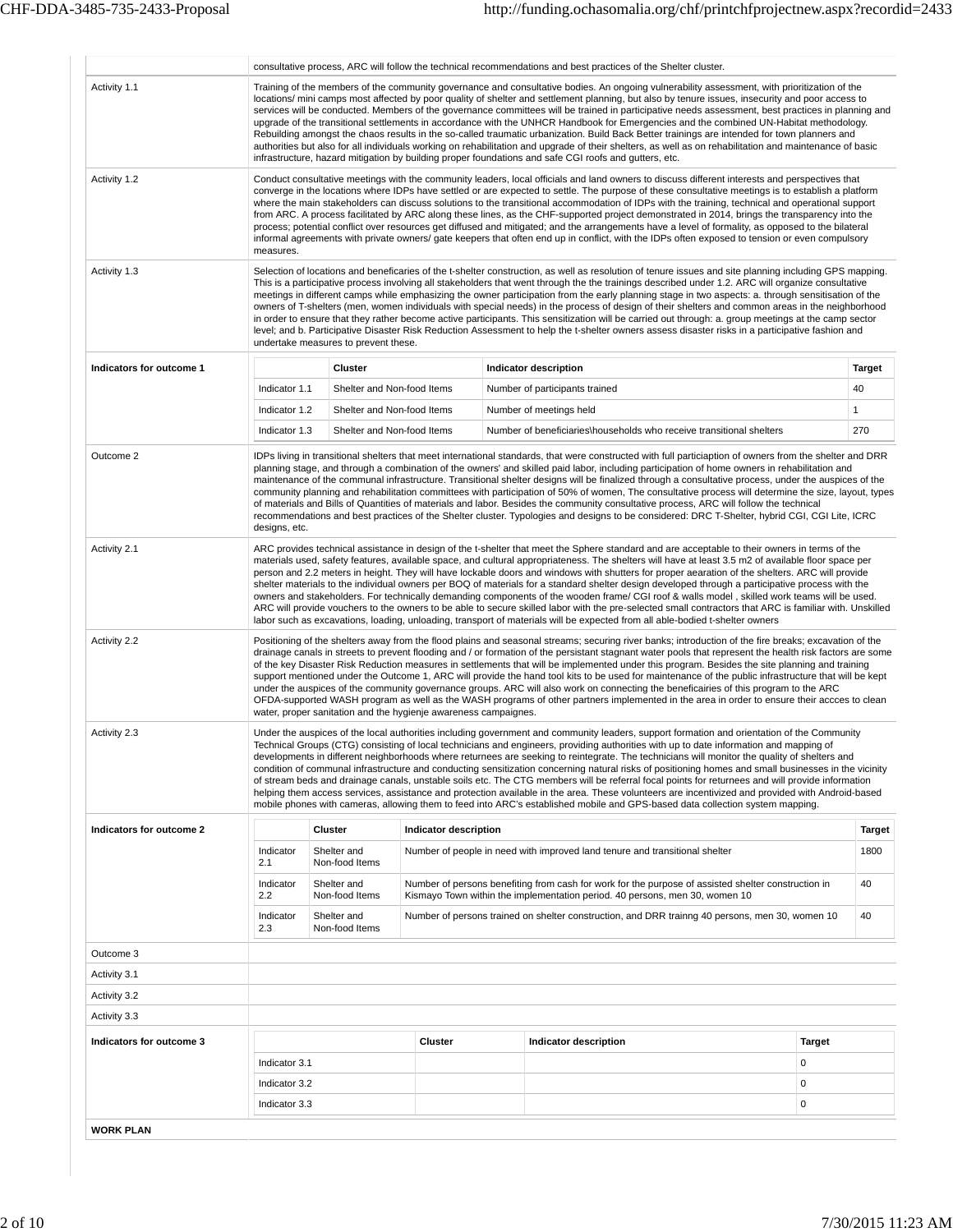| Implementation: Describe for each<br>activity how you plan to implement<br>it and who is carrying out what | ARC directly implements all project activities, with robust supervision and monitoring from project, national, and international level staff. ARC is the<br>shelter cluster for Lower Juba, and is an active member in the Shelter cluster at both the Nairobi and Mogadishu level. All activities are implemented<br>using cluster-standard operating procedures. All technical aspects of this program are designed with substantial community input and ownership<br>from both men and women. All interventions ensure equitable access by all beneficiaries and adhere to Sphere standards.                                                                                                                                                                                                                                                                                                                                                                                                                                                                                       |                                                                                               |                                      |                  |                     |   |                |                     |                                                                   |                |
|------------------------------------------------------------------------------------------------------------|---------------------------------------------------------------------------------------------------------------------------------------------------------------------------------------------------------------------------------------------------------------------------------------------------------------------------------------------------------------------------------------------------------------------------------------------------------------------------------------------------------------------------------------------------------------------------------------------------------------------------------------------------------------------------------------------------------------------------------------------------------------------------------------------------------------------------------------------------------------------------------------------------------------------------------------------------------------------------------------------------------------------------------------------------------------------------------------|-----------------------------------------------------------------------------------------------|--------------------------------------|------------------|---------------------|---|----------------|---------------------|-------------------------------------------------------------------|----------------|
| Project workplan for<br>activities defined in the                                                          | <b>Activity Description</b>                                                                                                                                                                                                                                                                                                                                                                                                                                                                                                                                                                                                                                                                                                                                                                                                                                                                                                                                                                                                                                                           |                                                                                               |                                      | Month<br>$1 - 2$ | Month<br>$3 - 4$    |   | Month<br>$5-6$ | Month<br>$7 - 8$    | Month<br>$9 - 10$                                                 | Month<br>11-12 |
| Logical framework                                                                                          | <b>Activity 1.1</b> Training of the members of the community governance and consultative bodies. An<br>ongoing vulnerability assessment, with prioritization of the locations/ mini camps most affected by<br>poor quality of shelter and settlement planning, but also by tenure issues, insecurity and poor<br>access to services will be conducted. Members of the governance committees will be trained in<br>participative needs assessment, best practices in planning and upgrade of the transitional<br>settlements in accordance with the UNHCR Handbook for Emergencies and the combined<br>UN-Habitat methodology. Rebuilding amongst the chaos results in the so-called traumatic<br>urbanization. Build Back Better trainings are intended for town planners and authorities but also for<br>all individuals working on rehabilitation and upgrade of their shelters, as well as on rehabilitation<br>and maintenance of basic infrastructure, hazard mitigation by building proper foundations and safe<br>CGI roofs and gutters, etc.                                  |                                                                                               |                                      |                  | Χ                   |   |                |                     |                                                                   |                |
|                                                                                                            | <b>Activity 1.2</b> Conduct consultative meetings with the community leaders, local officials and land<br>owners to discuss different interests and perspectives that converge in the locations where IDPs<br>have settled or are expected to settle. The purpose of these consultative meetings is to establish a<br>platform where the main stakeholders can discuss solutions to the transitional accommodation of<br>IDPs with the training, technical and operational support from ARC. A process facilitated by ARC<br>along these lines, as the CHF-supported project demonstrated in 2014, brings the transparency<br>into the process; potential conflict over resources get diffused and mitigated; and the arrangements<br>have a level of formality, as opposed to the bilateral informal agreements with private owners/ gate<br>keepers that often end up in conflict, with the IDPs often exposed to tension or even compulsory<br>measures.                                                                                                                           | X                                                                                             |                                      |                  |                     |   |                |                     |                                                                   |                |
|                                                                                                            | <b>Activity 1.3</b> Selection of locations and beneficaries of the t-shelter construction, as well as<br>resolution of tenure issues and site planning including GPS mapping. This is a participative process<br>involving all stakeholders that went through the the trainings described under 1.2. ARC will<br>organize consultative meetings in different camps while emphasizing the owner participation from<br>the early planning stage in two aspects: a. through sensitisation of the owners of T-shelters (men,<br>women individuals with special needs) in the process of design of their shelters and common areas<br>in the neighborhood in order to ensure that they rather become active participants. This<br>sensitization will be carried out through: a. group meetings at the camp sector level; and b.<br>Participative Disaster Risk Reduction Assessment to help the t-shelter owners assess disaster risks<br>in a participative fashion and undertake measures to prevent these.                                                                              |                                                                                               |                                      |                  |                     | Χ |                |                     |                                                                   |                |
|                                                                                                            | <b>Activity 2.1</b> ARC provides technical assistance in design of the t-shelter that meet the Sphere<br>standard and are acceptable to their owners in terms of the materials used, safety features,<br>available space, and cultural appropriateness. The shelters will have at least 3.5 m2 of available<br>floor space per person and 2.2 meters in height. They will have lockable doors and windows with<br>shutters for proper aearation of the shelters. ARC will provide shelter materials to the individual<br>owners per BOQ of materials for a standard shelter design developed through a participative<br>process with the owners and stakeholders. For technically demanding components of the wooden<br>frame/ CGI roof & walls model, skilled work teams will be used. ARC will provide vouchers to the<br>owners to be able to secure skilled labor with the pre-selected small contractors that ARC is<br>familiar with. Unskilled labor such as excavations, loading, unloading, transport of materials will be<br>expected from all able-bodied t-shelter owners |                                                                                               |                                      |                  |                     |   | Χ              |                     |                                                                   |                |
|                                                                                                            | <b>Activity 2.2</b> Positioning of the shelters away from the flood plains and seasonal streams; securing<br>river banks; introduction of the fire breaks; excavation of the drainage canals in streets to prevent<br>flooding and / or formation of the persistant stagnant water pools that represent the health risk<br>factors are some of the key Disaster Risk Reduction measures in settlements that will be<br>implemented under this program. Besides the site planning and training support mentioned under<br>the Outcome 1, ARC will provide the hand tool kits to be used for maintenance of the public<br>infrastructure that will be kept under the auspices of the community governance groups. ARC will<br>also work on connecting the beneficairies of this program to the ARC OFDA-supported WASH<br>program as well as the WASH programs of other partners implemented in the area in order to<br>ensure their accces to clean water, proper sanitation and the hygienje awareness campaignes                                                                     |                                                                                               |                                      |                  | Χ                   | X |                |                     |                                                                   |                |
|                                                                                                            | Activity 2.3 Under the auspices of the local authorities including government and community<br>leaders, support formation and orientation of the Community Technical Groups (CTG) consisting of<br>local technicians and engineers, providing authorities with up to date information and mapping of<br>developments in different neighborhoods where returnees are seeking to reintegrate. The<br>technicians will monitor the quality of shelters and condition of communal infrastructure and<br>conducting sensitization concerning natural risks of positioning homes and small businesses in the<br>vicinity of stream beds and drainage canals, unstable soils etc. The CTG members will be referral<br>focal points for returnees and will provide information helping them access services, assistance and<br>protection available in the area. These volunteers are incentivized and provided with Android-based<br>mobile phones with cameras, allowing them to feed into ARC's established mobile and GPS-based<br>data collection system mapping.                        |                                                                                               |                                      |                  |                     |   | Χ              | X                   | X                                                                 |                |
|                                                                                                            | <b>Activity 3.1</b>                                                                                                                                                                                                                                                                                                                                                                                                                                                                                                                                                                                                                                                                                                                                                                                                                                                                                                                                                                                                                                                                   |                                                                                               |                                      |                  |                     |   |                |                     |                                                                   |                |
|                                                                                                            | <b>Activity 3.2</b><br><b>Activity 3.3</b>                                                                                                                                                                                                                                                                                                                                                                                                                                                                                                                                                                                                                                                                                                                                                                                                                                                                                                                                                                                                                                            |                                                                                               |                                      |                  |                     |   |                |                     |                                                                   |                |
| <b>M &amp; E DETAILS</b>                                                                                   |                                                                                                                                                                                                                                                                                                                                                                                                                                                                                                                                                                                                                                                                                                                                                                                                                                                                                                                                                                                                                                                                                       |                                                                                               |                                      |                  |                     |   |                |                     |                                                                   |                |
|                                                                                                            |                                                                                                                                                                                                                                                                                                                                                                                                                                                                                                                                                                                                                                                                                                                                                                                                                                                                                                                                                                                                                                                                                       |                                                                                               |                                      |                  |                     |   |                |                     |                                                                   |                |
| <b>Activity Description</b>                                                                                |                                                                                                                                                                                                                                                                                                                                                                                                                                                                                                                                                                                                                                                                                                                                                                                                                                                                                                                                                                                                                                                                                       | M & E Tools to use                                                                            | <b>Means of</b><br>verification      | 1 <sup>1</sup>   | 3<br>$\overline{2}$ | 4 | 6<br>5         | $\overline{7}$<br>8 | Month (s) when planned M & E will be done<br>9<br>10 <sup>1</sup> | $11$   12      |
|                                                                                                            |                                                                                                                                                                                                                                                                                                                                                                                                                                                                                                                                                                                                                                                                                                                                                                                                                                                                                                                                                                                                                                                                                       | - Contact details<br>- Individual interview<br>- Other<br>- Photo with or without GPS<br>data | Participant list,<br>Training report |                  |                     |   |                |                     |                                                                   |                |
|                                                                                                            |                                                                                                                                                                                                                                                                                                                                                                                                                                                                                                                                                                                                                                                                                                                                                                                                                                                                                                                                                                                                                                                                                       |                                                                                               |                                      |                  |                     |   |                |                     |                                                                   |                |

**Activity 1 1** Training of the members of the community governance and consultative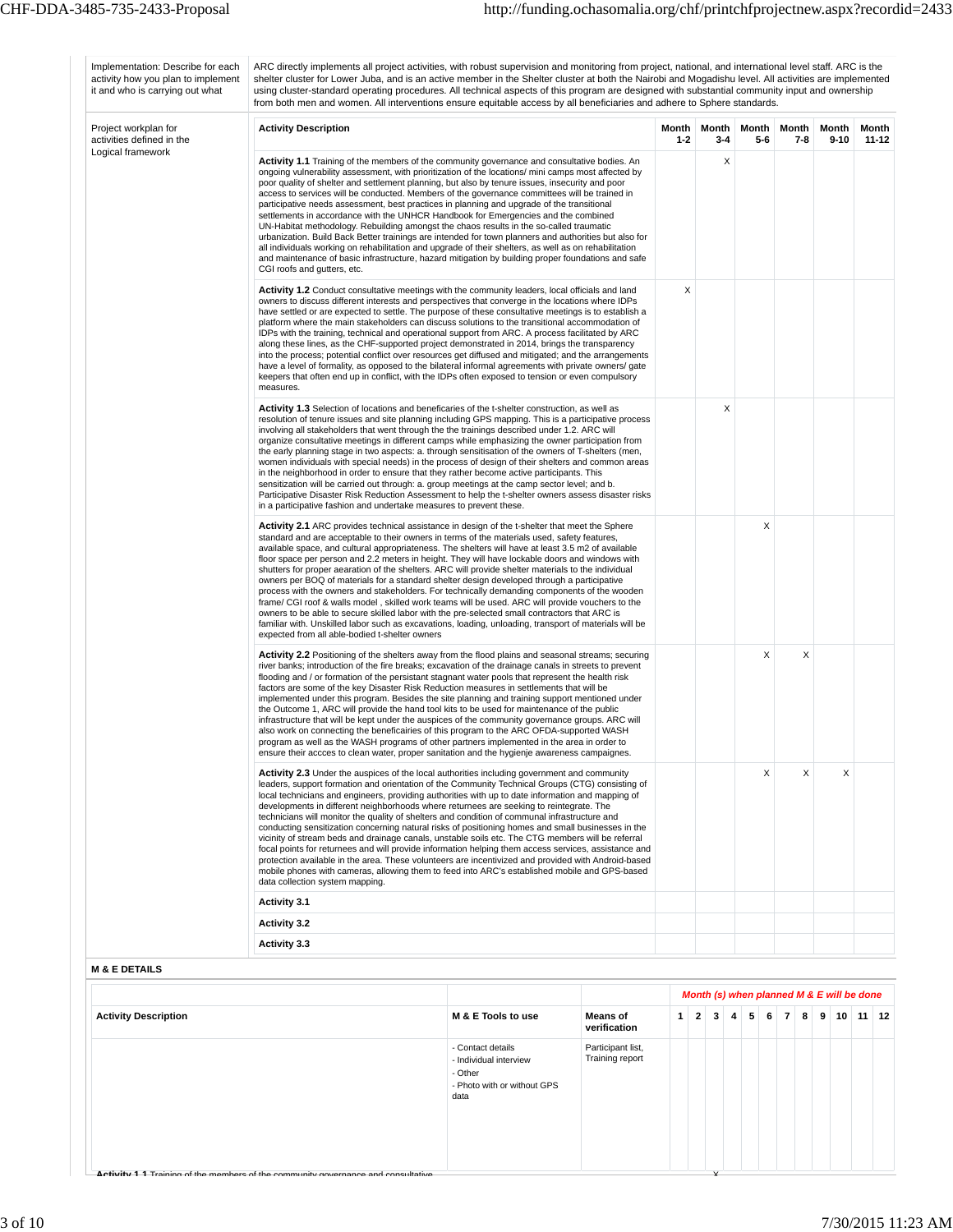| proper foundations and safe CGI roofs and gutters, etc.                                                                                                                                                                                                                                                                                                                                                                                                                                                                                                                                                                                                                                                                                                                                                                                                                                                                                                                                                                                                                           |                          |                                                   |                                                                                                                                                                                                                                                                                                                                                                                                                                                                                                                                                                                                                                                                                                                                                                                                                                                                                                                                                                                                                                                                                                                                                                                                                                                                                                                                                                                                                                                                                                                                                                                                                                                                                                                                                                                                                                                                                                                                                                                                                                                   |                                                             |  |                   |          |   |  |   |  |
|-----------------------------------------------------------------------------------------------------------------------------------------------------------------------------------------------------------------------------------------------------------------------------------------------------------------------------------------------------------------------------------------------------------------------------------------------------------------------------------------------------------------------------------------------------------------------------------------------------------------------------------------------------------------------------------------------------------------------------------------------------------------------------------------------------------------------------------------------------------------------------------------------------------------------------------------------------------------------------------------------------------------------------------------------------------------------------------|--------------------------|---------------------------------------------------|---------------------------------------------------------------------------------------------------------------------------------------------------------------------------------------------------------------------------------------------------------------------------------------------------------------------------------------------------------------------------------------------------------------------------------------------------------------------------------------------------------------------------------------------------------------------------------------------------------------------------------------------------------------------------------------------------------------------------------------------------------------------------------------------------------------------------------------------------------------------------------------------------------------------------------------------------------------------------------------------------------------------------------------------------------------------------------------------------------------------------------------------------------------------------------------------------------------------------------------------------------------------------------------------------------------------------------------------------------------------------------------------------------------------------------------------------------------------------------------------------------------------------------------------------------------------------------------------------------------------------------------------------------------------------------------------------------------------------------------------------------------------------------------------------------------------------------------------------------------------------------------------------------------------------------------------------------------------------------------------------------------------------------------------------|-------------------------------------------------------------|--|-------------------|----------|---|--|---|--|
| Activity 1.2 Conduct consultative meetings with the community leaders, local officials<br>and land owners to discuss different interests and perspectives that converge in the<br>locations where IDPs have settled or are expected to settle. The purpose of these<br>consultative meetings is to establish a platform where the main stakeholders can<br>discuss solutions to the transitional accommodation of IDPs with the training, technical<br>and operational support from ARC. A process facilitated by ARC along these lines, as<br>the CHF-supported project demonstrated in 2014, brings the transparency into the<br>process; potential conflict over resources get diffused and mitigated; and the<br>arrangements have a level of formality, as opposed to the bilateral informal agreements<br>with private owners/ gate keepers that often end up in conflict, with the IDPs often<br>exposed to tension or even compulsory measures.                                                                                                                           |                          |                                                   | - Contact details<br>- Other                                                                                                                                                                                                                                                                                                                                                                                                                                                                                                                                                                                                                                                                                                                                                                                                                                                                                                                                                                                                                                                                                                                                                                                                                                                                                                                                                                                                                                                                                                                                                                                                                                                                                                                                                                                                                                                                                                                                                                                                                      | Participants list,<br>meeting minutes                       |  |                   | X        |   |  |   |  |
| Activity 1.3 Selection of locations and beneficaries of the t-shelter construction, as<br>well as resolution of tenure issues and site planning including GPS mapping. This is a<br>participative process involving all stakeholders that went through the the trainings<br>described under 1.2. ARC will organize consultative meetings in different camps while<br>emphasizing the owner participation from the early planning stage in two aspects: a.<br>through sensitisation of the owners of T-shelters (men, women individuals with special<br>needs) in the process of design of their shelters and common areas in the<br>neighborhood in order to ensure that they rather become active participants. This<br>sensitization will be carried out through: a. group meetings at the camp sector level; and<br>b. Participative Disaster Risk Reduction Assessment to help the t-shelter owners<br>assess disaster risks in a participative fashion and undertake measures to prevent<br>these.                                                                           |                          |                                                   | - Contact details<br>- Field visits<br>- GPS data<br>- Other                                                                                                                                                                                                                                                                                                                                                                                                                                                                                                                                                                                                                                                                                                                                                                                                                                                                                                                                                                                                                                                                                                                                                                                                                                                                                                                                                                                                                                                                                                                                                                                                                                                                                                                                                                                                                                                                                                                                                                                      | beneficiary list.<br>registration forms,<br>meeting minutes |  | X<br>$\mathsf{X}$ | $\times$ | X |  |   |  |
| Activity 2.1 ARC provides technical assistance in design of the t-shelter that meet the<br>Sphere standard and are acceptable to their owners in terms of the materials used,<br>safety features, available space, and cultural appropriateness. The shelters will have at<br>least 3.5 m2 of available floor space per person and 2.2 meters in height. They will<br>have lockable doors and windows with shutters for proper aearation of the shelters.<br>ARC will provide shelter materials to the individual owners per BOQ of materials for a<br>standard shelter design developed through a participative process with the owners and<br>stakeholders. For technically demanding components of the wooden frame/ CGI roof &<br>walls model, skilled work teams will be used. ARC will provide vouchers to the owners<br>to be able to secure skilled labor with the pre-selected small contractors that ARC is<br>familiar with. Unskilled labor such as excavations, loading, unloading, transport of<br>materials will be expected from all able-bodied t-shelter owners |                          | - Field visits<br>- GPS data<br>- Other           | Designs, BOQs,<br>photos,                                                                                                                                                                                                                                                                                                                                                                                                                                                                                                                                                                                                                                                                                                                                                                                                                                                                                                                                                                                                                                                                                                                                                                                                                                                                                                                                                                                                                                                                                                                                                                                                                                                                                                                                                                                                                                                                                                                                                                                                                         |                                                             |  |                   | X        |   |  |   |  |
| Activity 2.2 Positioning of the shelters away from the flood plains and seasonal<br>streams; securing river banks; introduction of the fire breaks; excavation of the drainage<br>canals in streets to prevent flooding and / or formation of the persistant stagnant water<br>pools that represent the health risk factors are some of the key Disaster Risk Reduction<br>measures in settlements that will be implemented under this program. Besides the site<br>planning and training support mentioned under the Outcome 1, ARC will provide the<br>hand tool kits to be used for maintenance of the public infrastructure that will be kept<br>under the auspices of the community governance groups. ARC will also work on<br>connecting the beneficairies of this program to the ARC OFDA-supported WASH<br>program as well as the WASH programs of other partners implemented in the area in<br>order to ensure their accces to clean water, proper sanitation and the hygienje<br>awareness campaignes.                                                                 |                          | - Contact details<br>- Data collection<br>- Other | training report,<br>distribution<br>monitoring report                                                                                                                                                                                                                                                                                                                                                                                                                                                                                                                                                                                                                                                                                                                                                                                                                                                                                                                                                                                                                                                                                                                                                                                                                                                                                                                                                                                                                                                                                                                                                                                                                                                                                                                                                                                                                                                                                                                                                                                             |                                                             |  |                   |          | X |  |   |  |
| Activity 2.3 Under the auspices of the local authorities including government and<br>community leaders, support formation and orientation of the Community Technical<br>Groups (CTG) consisting of local technicians and engineers, providing authorities with<br>up to date information and mapping of developments in different neighborhoods where<br>returnees are seeking to reintegrate. The technicians will monitor the quality of shelters<br>and condition of communal infrastructure and conducting sensitization concerning<br>natural risks of positioning homes and small businesses in the vicinity of stream beds<br>and drainage canals, unstable soils etc. The CTG members will be referral focal points<br>for returnees and will provide information helping them access services, assistance and<br>protection available in the area. These volunteers are incentivized and provided with<br>Android-based mobile phones with cameras, allowing them to feed into ARC's<br>established mobile and GPS-based data collection system mapping                  |                          |                                                   | - GPS data<br>- Photo with or without GPS<br>data<br>- Sattelite image<br>- Verification                                                                                                                                                                                                                                                                                                                                                                                                                                                                                                                                                                                                                                                                                                                                                                                                                                                                                                                                                                                                                                                                                                                                                                                                                                                                                                                                                                                                                                                                                                                                                                                                                                                                                                                                                                                                                                                                                                                                                          | verification list,<br>photos, reports                       |  |                   |          |   |  | X |  |
| <b>Activity 3.1</b>                                                                                                                                                                                                                                                                                                                                                                                                                                                                                                                                                                                                                                                                                                                                                                                                                                                                                                                                                                                                                                                               |                          |                                                   |                                                                                                                                                                                                                                                                                                                                                                                                                                                                                                                                                                                                                                                                                                                                                                                                                                                                                                                                                                                                                                                                                                                                                                                                                                                                                                                                                                                                                                                                                                                                                                                                                                                                                                                                                                                                                                                                                                                                                                                                                                                   |                                                             |  |                   |          |   |  |   |  |
| <b>Activity 3.2</b>                                                                                                                                                                                                                                                                                                                                                                                                                                                                                                                                                                                                                                                                                                                                                                                                                                                                                                                                                                                                                                                               |                          |                                                   | - Verification                                                                                                                                                                                                                                                                                                                                                                                                                                                                                                                                                                                                                                                                                                                                                                                                                                                                                                                                                                                                                                                                                                                                                                                                                                                                                                                                                                                                                                                                                                                                                                                                                                                                                                                                                                                                                                                                                                                                                                                                                                    |                                                             |  |                   |          |   |  |   |  |
| Activity 3.3                                                                                                                                                                                                                                                                                                                                                                                                                                                                                                                                                                                                                                                                                                                                                                                                                                                                                                                                                                                                                                                                      |                          |                                                   |                                                                                                                                                                                                                                                                                                                                                                                                                                                                                                                                                                                                                                                                                                                                                                                                                                                                                                                                                                                                                                                                                                                                                                                                                                                                                                                                                                                                                                                                                                                                                                                                                                                                                                                                                                                                                                                                                                                                                                                                                                                   |                                                             |  |                   |          |   |  |   |  |
| <b>OTHER INFORMATION</b>                                                                                                                                                                                                                                                                                                                                                                                                                                                                                                                                                                                                                                                                                                                                                                                                                                                                                                                                                                                                                                                          |                          |                                                   |                                                                                                                                                                                                                                                                                                                                                                                                                                                                                                                                                                                                                                                                                                                                                                                                                                                                                                                                                                                                                                                                                                                                                                                                                                                                                                                                                                                                                                                                                                                                                                                                                                                                                                                                                                                                                                                                                                                                                                                                                                                   |                                                             |  |                   |          |   |  |   |  |
|                                                                                                                                                                                                                                                                                                                                                                                                                                                                                                                                                                                                                                                                                                                                                                                                                                                                                                                                                                                                                                                                                   |                          |                                                   |                                                                                                                                                                                                                                                                                                                                                                                                                                                                                                                                                                                                                                                                                                                                                                                                                                                                                                                                                                                                                                                                                                                                                                                                                                                                                                                                                                                                                                                                                                                                                                                                                                                                                                                                                                                                                                                                                                                                                                                                                                                   |                                                             |  |                   |          |   |  |   |  |
| Coordination with other<br>Organizations in project area                                                                                                                                                                                                                                                                                                                                                                                                                                                                                                                                                                                                                                                                                                                                                                                                                                                                                                                                                                                                                          | Organization             | <b>Activity</b>                                   |                                                                                                                                                                                                                                                                                                                                                                                                                                                                                                                                                                                                                                                                                                                                                                                                                                                                                                                                                                                                                                                                                                                                                                                                                                                                                                                                                                                                                                                                                                                                                                                                                                                                                                                                                                                                                                                                                                                                                                                                                                                   |                                                             |  |                   |          |   |  |   |  |
|                                                                                                                                                                                                                                                                                                                                                                                                                                                                                                                                                                                                                                                                                                                                                                                                                                                                                                                                                                                                                                                                                   | 1. IOM                   |                                                   | will be construction shallow wells and laterines in the selected shelter sites and will provide garbage collection                                                                                                                                                                                                                                                                                                                                                                                                                                                                                                                                                                                                                                                                                                                                                                                                                                                                                                                                                                                                                                                                                                                                                                                                                                                                                                                                                                                                                                                                                                                                                                                                                                                                                                                                                                                                                                                                                                                                |                                                             |  |                   |          |   |  |   |  |
|                                                                                                                                                                                                                                                                                                                                                                                                                                                                                                                                                                                                                                                                                                                                                                                                                                                                                                                                                                                                                                                                                   | 2. NRC<br>3. APD and SGG |                                                   | is waiting for several WASH grants to be approved. They want to support any of the ARC shelter sites                                                                                                                                                                                                                                                                                                                                                                                                                                                                                                                                                                                                                                                                                                                                                                                                                                                                                                                                                                                                                                                                                                                                                                                                                                                                                                                                                                                                                                                                                                                                                                                                                                                                                                                                                                                                                                                                                                                                              |                                                             |  |                   |          |   |  |   |  |
|                                                                                                                                                                                                                                                                                                                                                                                                                                                                                                                                                                                                                                                                                                                                                                                                                                                                                                                                                                                                                                                                                   | 4. IOM and ARC           |                                                   | ARC is closley coordinating all activities with these 2 actors<br>have an ongoing mobile clinic project which can potentially provide health services in the shelter site                                                                                                                                                                                                                                                                                                                                                                                                                                                                                                                                                                                                                                                                                                                                                                                                                                                                                                                                                                                                                                                                                                                                                                                                                                                                                                                                                                                                                                                                                                                                                                                                                                                                                                                                                                                                                                                                         |                                                             |  |                   |          |   |  |   |  |
|                                                                                                                                                                                                                                                                                                                                                                                                                                                                                                                                                                                                                                                                                                                                                                                                                                                                                                                                                                                                                                                                                   | 5. Muslim Aid            |                                                   | ARC is closely coordinating activities with Muslim Aid and it will be tried to integrate their health projects with this shelter project                                                                                                                                                                                                                                                                                                                                                                                                                                                                                                                                                                                                                                                                                                                                                                                                                                                                                                                                                                                                                                                                                                                                                                                                                                                                                                                                                                                                                                                                                                                                                                                                                                                                                                                                                                                                                                                                                                          |                                                             |  |                   |          |   |  |   |  |
|                                                                                                                                                                                                                                                                                                                                                                                                                                                                                                                                                                                                                                                                                                                                                                                                                                                                                                                                                                                                                                                                                   |                          |                                                   |                                                                                                                                                                                                                                                                                                                                                                                                                                                                                                                                                                                                                                                                                                                                                                                                                                                                                                                                                                                                                                                                                                                                                                                                                                                                                                                                                                                                                                                                                                                                                                                                                                                                                                                                                                                                                                                                                                                                                                                                                                                   |                                                             |  |                   |          |   |  |   |  |
| Gender theme support<br>Outline how the project supports<br>the gender theme                                                                                                                                                                                                                                                                                                                                                                                                                                                                                                                                                                                                                                                                                                                                                                                                                                                                                                                                                                                                      | Yes                      |                                                   | "This project supports the gender theme in its efforts to provide unique protections to women, men, girls and boys through provision of basic<br>household items for survival and shelter materials to shield from the elements, natural hazards and home invasion. The project incorporates all 6<br>Sphere Standard principles for Shelter and NFI. For shelter, consideration of gender equity, and the particular protection needs of women and girls, is<br>incorporated in strategic planning, settlement planning, identification of construction materials, and assessment of environmental impact. Distribution<br>of shelter assistance will be targeted to those households with multi-dimensional vulnerability, primarily single female headed households and people<br>living with disabilities, to promote equitable shelter solutions and provide protection from natural threats and physical attack. In alignment with cluster<br>priorities, the project places heavy emphasis on participatory site layout and demarcation, with specific emphasis on engaging both genders<br>equitably in these processes and incorporating the views of women on their protection concerns. While consultation with communities and formal<br>and informal authorities will determine site layout, plot size and shelter typology, the premise is to ensure shelter planning whereby basic services<br>such as water points, latrines, health facilities and markets for food and firewood are in close proximity, and in well-lit areas in which women and girls<br>feel they may safely access. Shelter typology and design will specifically consider the needs of women and girls, who spend the majority of their time<br>in the household space. The selection of transitional materials will be such to support durable solutions, allowing women specifically to move with<br>their materials or establish more permanent solutions, in the case that they may not be able to purchase such materials independently in the future. |                                                             |  |                   |          |   |  |   |  |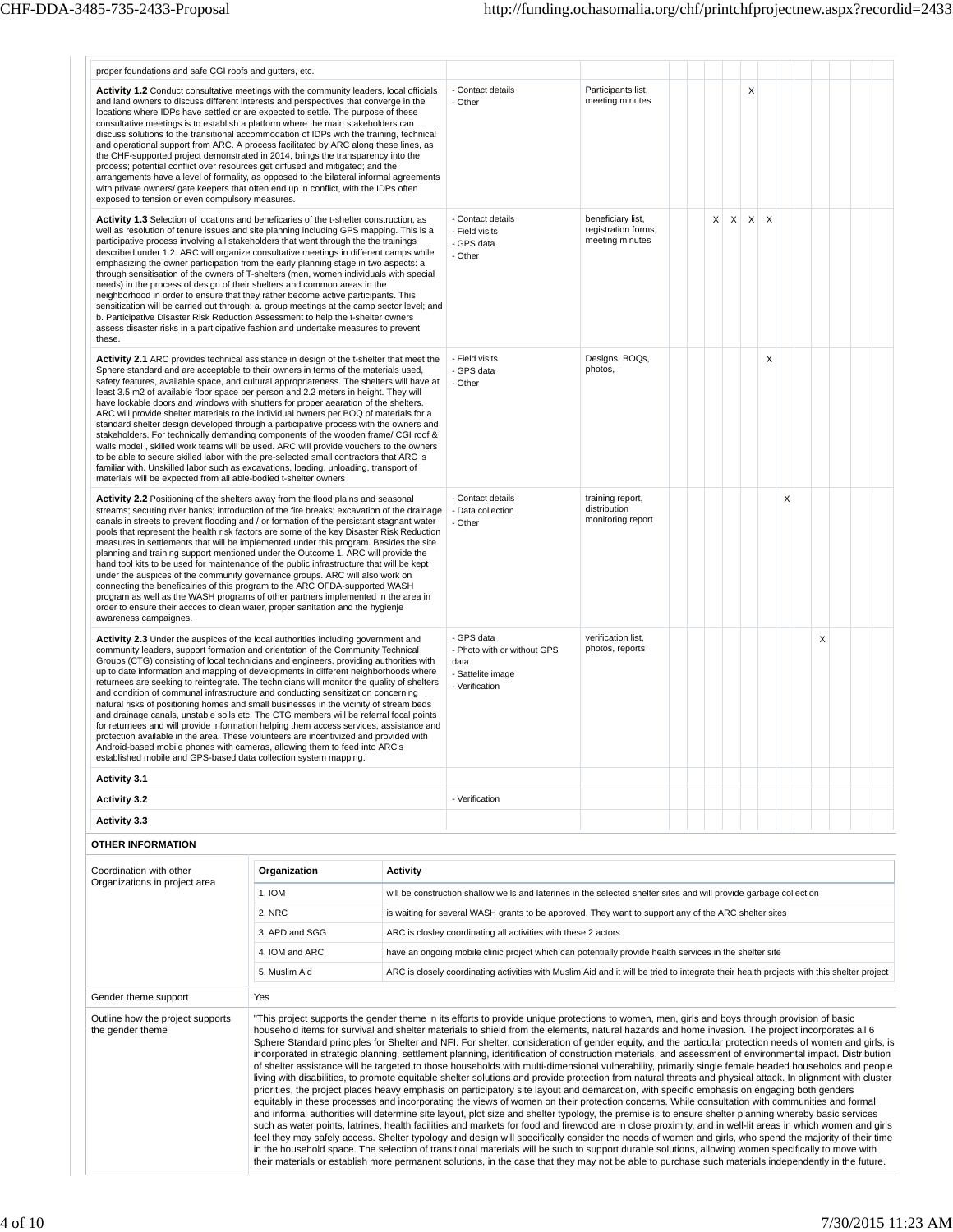|                                                            | All monitoring will include sex and age disaggregated data to help improve understanding on the interplay between gender and shelter. Distribution of<br>NFIs will be based on needs assessment, and similarly utilize UNHCR's typo logy of vulnerability to target those with multiple dimensions. Priority for<br>distribution of standard NFI kits will be to female and youth headed households and the disabled who are without local co ping mechanisms. A<br>gender equitable approach will be integrated in targeting. Similarly, all data collected will be dis aggregated by sex and age, with the intent to capture<br>the specific materials needs of women, men, girls and boys, and where possible, use this information to adapt the items distributed such as the<br>alternative provision of dignity kits."                                                                                                                                                                                                                                                        |
|------------------------------------------------------------|-------------------------------------------------------------------------------------------------------------------------------------------------------------------------------------------------------------------------------------------------------------------------------------------------------------------------------------------------------------------------------------------------------------------------------------------------------------------------------------------------------------------------------------------------------------------------------------------------------------------------------------------------------------------------------------------------------------------------------------------------------------------------------------------------------------------------------------------------------------------------------------------------------------------------------------------------------------------------------------------------------------------------------------------------------------------------------------|
| Select (tick) activities that supports<br>the gender theme | Activity 1.1: Training of the members of the community governance and consultative bodies. An ongoing vulnerability assessment, with prioritization of<br>the locations/mini camps most affected by poor quality of shelter and settlement planning, but also by tenure issues, insecurity and poor access to<br>services will be conducted. Members of the governance committees will be trained in participative needs assessment, best practices in planning and<br>upgrade of the transitional settlements in accordance with the UNHCR Handbook for Emergencies and the combined UN-Habitat methodology. Rebuilding<br>amongst the chaos results in the so-called traumatic urbanization. Build Back Better trainings are intended for town planners and authorities but also for all<br>individuals working on rehabilitation and upgrade of their shelters, as well as on rehabilitation and maintenance of basic infrastructure, hazard mitigation by<br>building proper foundations and safe CGI roofs and gutters, etc.                                                   |
|                                                            | $\sqrt{}$<br>Activity 1.2: Conduct consultative meetings with the community leaders, local officials and land owners to discuss different interests and perspectives<br>that converge in the locations where IDPs have settled or are expected to settle. The purpose of these consultative meetings is to establish a platform<br>where the main stakeholders can discuss solutions to the transitional accommodation of IDPs with the training, technical and operational support from<br>ARC. A process facilitated by ARC along these lines, as the CHF-supported project demonstrated in 2014, brings the transparency into the process;<br>potential conflict over resources get diffused and mitigated; and the arrangements have a level of formality, as opposed to the bilateral informal agreements<br>with private owners/ gate keepers that often end up in conflict, with the IDPs often exposed to tension or even compulsory measures.                                                                                                                              |
|                                                            | $\sqrt{}$<br><b>Activity 1.3:</b> Selection of locations and beneficaries of the t-shelter construction, as well as resolution of tenure issues and site planning including GPS<br>mapping. This is a participative process involving all stakeholders that went through the the trainings described under 1.2. ARC will organize consultative<br>meetings in different camps while emphasizing the owner participation from the early planning stage in two aspects: a. through sensitisation of the owners<br>of T-shelters (men, women individuals with special needs) in the process of design of their shelters and common areas in the neighborhood in order to<br>ensure that they rather become active participants. This sensitization will be carried out through: a. group meetings at the camp sector level; and b.<br>Participative Disaster Risk Reduction Assessment to help the t-shelter owners assess disaster risks in a participative fashion and undertake measures to<br>prevent these.                                                                       |
|                                                            | $\checkmark$<br>Activity 2.1: ARC provides technical assistance in design of the t-shelter that meet the Sphere standard and are acceptable to their owners in terms of<br>the materials used, safety features, available space, and cultural appropriateness. The shelters will have at least 3.5 m2 of available floor space per person<br>and 2.2 meters in height. They will have lockable doors and windows with shutters for proper aearation of the shelters. ARC will provide shelter materials to<br>the individual owners per BOQ of materials for a standard shelter design developed through a participative process with the owners and stakeholders. For<br>technically demanding components of the wooden frame/ CGI roof & walls model, skilled work teams will be used. ARC will provide vouchers to the<br>owners to be able to secure skilled labor with the pre-selected small contractors that ARC is familiar with. Unskilled labor such as excavations, loading,<br>unloading, transport of materials will be expected from all able-bodied t-shelter owners |
|                                                            | $\sqrt{}$<br>Activity 2.2: Positioning of the shelters away from the flood plains and seasonal streams; securing river banks; introduction of the fire breaks; excavation<br>of the drainage canals in streets to prevent flooding and / or formation of the persistant stagnant water pools that represent the health risk factors are some<br>of the key Disaster Risk Reduction measures in settlements that will be implemented under this program. Besides the site planning and training support<br>mentioned under the Outcome 1, ARC will provide the hand tool kits to be used for maintenance of the public infrastructure that will be kept under the<br>auspices of the community governance groups. ARC will also work on connecting the beneficairies of this program to the ARC OFDA-supported WASH<br>program as well as the WASH programs of other partners implemented in the area in order to ensure their accces to clean water, proper sanitation and the<br>hygienje awareness campaignes.                                                                    |
|                                                            | $\checkmark$<br>Activity 2.3: Under the auspices of the local authorities including government and community leaders, support formation and orientation of the<br>Community Technical Groups (CTG) consisting of local technicians and engineers, providing authorities with up to date information and mapping of<br>developments in different neighborhoods where returnees are seeking to reintegrate. The technicians will monitor the quality of shelters and condition of<br>communal infrastructure and conducting sensitization concerning natural risks of positioning homes and small businesses in the vicinity of stream beds and<br>drainage canals, unstable soils etc. The CTG members will be referral focal points for returnees and will provide information helping them access services,<br>assistance and protection available in the area. These volunteers are incentivized and provided with Android-based mobile phones with cameras, allowing<br>them to feed into ARC's established mobile and GPS-based data collection system mapping.                 |
|                                                            | $\overline{\mathcal{A}}$<br>Activity 3.1:                                                                                                                                                                                                                                                                                                                                                                                                                                                                                                                                                                                                                                                                                                                                                                                                                                                                                                                                                                                                                                           |
|                                                            | $\sqrt{}$<br>Activity 3.2:                                                                                                                                                                                                                                                                                                                                                                                                                                                                                                                                                                                                                                                                                                                                                                                                                                                                                                                                                                                                                                                          |
|                                                            | $\sqrt{ }$<br>Activity 3.3:                                                                                                                                                                                                                                                                                                                                                                                                                                                                                                                                                                                                                                                                                                                                                                                                                                                                                                                                                                                                                                                         |

| A:1 Staff and      |           | 1.1 International Staff                                                                   |              |              |    |                   |             |              |          |                        |  |  |  |  |  |
|--------------------|-----------|-------------------------------------------------------------------------------------------|--------------|--------------|----|-------------------|-------------|--------------|----------|------------------------|--|--|--|--|--|
| Personnel<br>Costs | Code      | <b>Budget Line Description</b>                                                            | Units        | Unit<br>Cost |    | Duration TimeUnit | Amount(USD) | Organization |          | CHF %charged to<br>CHF |  |  |  |  |  |
|                    | 1.1.1     | Country Director                                                                          | $\mathbf{1}$ | 9000         | 12 | months            | 108,000.00  | 102,600.00   | 5,400.00 | 5.00                   |  |  |  |  |  |
|                    | 1.1.2     | <b>Emergency Coordinator</b>                                                              | $\mathbf{1}$ | 7000         |    | $12 \mid$ months  | 84,000.00   | 79,800.00    | 4,200.00 | 5.00                   |  |  |  |  |  |
|                    | 1.1.3     | <b>Grant Management Support</b>                                                           | $\mathbf{1}$ | 8000         |    | $12 \mid$ months  | 96,000.00   | 86,400.00    | 9,600.00 | 10.00                  |  |  |  |  |  |
|                    | $-1.1.4$  |                                                                                           |              |              |    |                   |             |              |          |                        |  |  |  |  |  |
|                    | $-1.1.5$  |                                                                                           |              |              |    |                   |             |              |          |                        |  |  |  |  |  |
|                    | $-1.1.6$  | the control of the control of the control of the control of the control of                |              |              |    |                   |             |              |          |                        |  |  |  |  |  |
|                    | $-1.1.7$  |                                                                                           |              |              |    |                   |             |              |          |                        |  |  |  |  |  |
|                    | $-1.1.8$  |                                                                                           |              |              |    |                   |             |              |          |                        |  |  |  |  |  |
|                    | $-1.1.9$  | the control of the control of the control of the control of the control of the control of |              |              |    |                   |             |              |          |                        |  |  |  |  |  |
|                    | $-1.1.10$ |                                                                                           |              |              |    |                   |             |              |          |                        |  |  |  |  |  |
|                    | $-1.1.11$ |                                                                                           |              |              |    |                   |             |              |          |                        |  |  |  |  |  |
|                    | $-1.1.12$ |                                                                                           |              |              |    |                   |             |              |          |                        |  |  |  |  |  |
|                    | $-1.1.13$ |                                                                                           |              |              |    |                   |             |              |          |                        |  |  |  |  |  |
|                    | $-1.1.14$ |                                                                                           |              |              |    |                   |             |              |          |                        |  |  |  |  |  |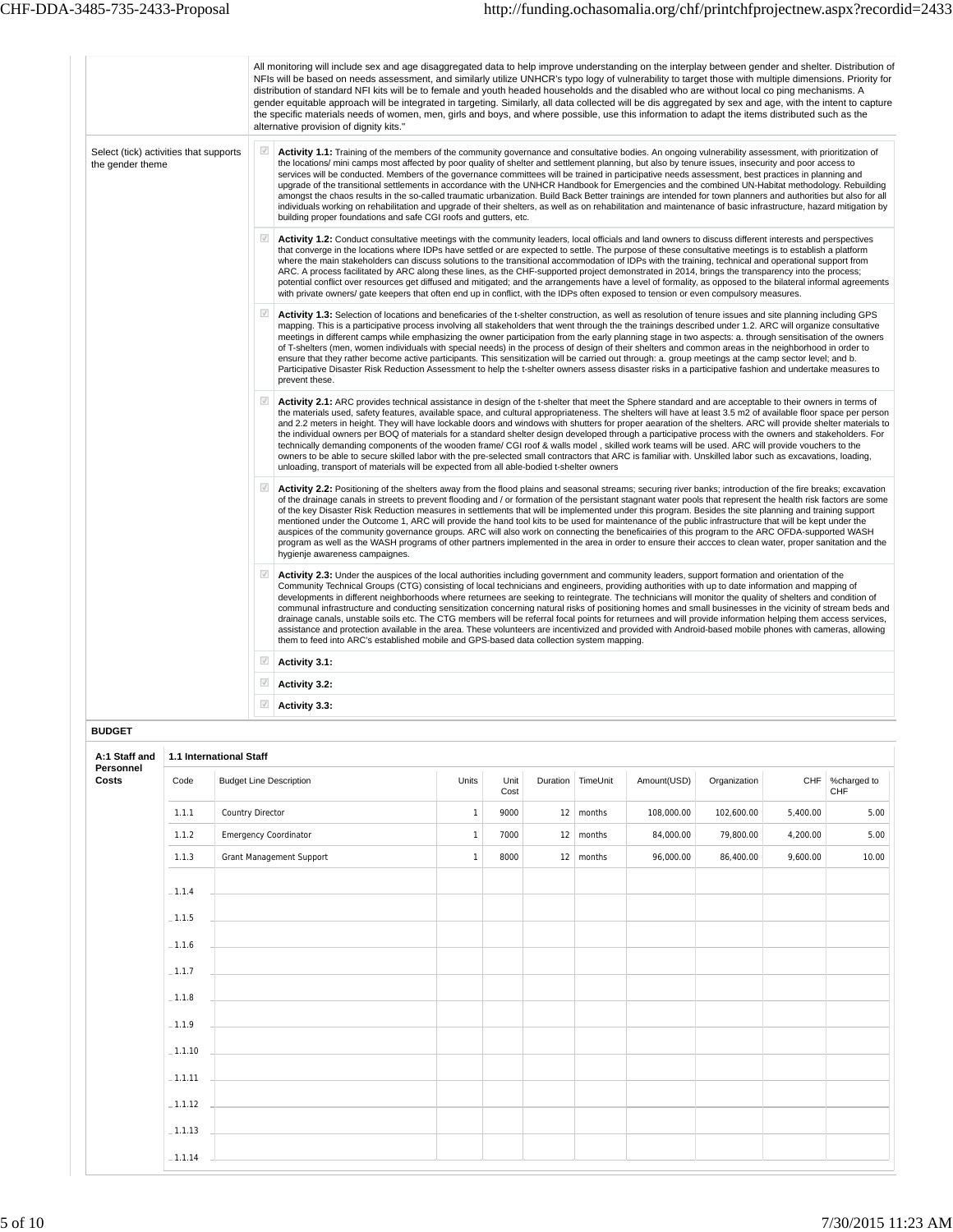|                                      | 1.1.15                   |                                                             |                              |              |                   |                     |                       |              |                       |                           |
|--------------------------------------|--------------------------|-------------------------------------------------------------|------------------------------|--------------|-------------------|---------------------|-----------------------|--------------|-----------------------|---------------------------|
|                                      | 1.1.16                   |                                                             |                              |              |                   |                     |                       |              |                       |                           |
|                                      |                          |                                                             |                              |              |                   |                     |                       |              |                       |                           |
|                                      | 1.1.17                   |                                                             |                              |              |                   |                     |                       |              |                       |                           |
|                                      | 1.1.18                   |                                                             |                              |              |                   |                     |                       |              |                       |                           |
|                                      |                          | Subtotal                                                    |                              |              |                   |                     | 288,000.00            | 268,800.00   | 19,200.00             |                           |
|                                      | <b>Budget Narrative:</b> |                                                             |                              |              |                   |                     |                       |              |                       |                           |
|                                      | 1.2 Local Staff          |                                                             |                              |              |                   |                     |                       |              |                       |                           |
|                                      | Code                     | <b>Budget Line Description</b>                              | Units                        | Unit<br>Cost |                   | Duration   TimeUnit | Amount(USD)           | Organization |                       | CHF %charged to<br>CHF    |
|                                      | 1.2.1                    | shelter coordinator                                         | $\mathbf{1}$                 | 1300         | 9                 | months              | 11,700.00             | 0.00         | 11,700.00             | 100.00                    |
|                                      | 1.2.2                    | finance officer                                             | $\mathbf{1}$                 | 1200         |                   | 12 months           | 14,400.00             | 12,960.00    | 1,440.00              | 10.00                     |
|                                      | 1.2.3                    | logistics officer                                           | $\mathbf{1}$                 | 1200         | 12                | months              | 14,400.00             | 12,960.00    | 1,440.00              | 10.00                     |
|                                      | 1.2.4                    | M&E Officer                                                 | $\mathbf{1}$                 | 1500         | 10                | months              | 15,000.00             | 13,500.00    | 1,500.00              | 10.00                     |
|                                      | 1.2.5                    |                                                             |                              |              |                   |                     |                       |              |                       |                           |
|                                      | 1.2.6                    |                                                             |                              |              |                   |                     |                       |              |                       |                           |
|                                      | 1.2.7                    |                                                             |                              |              |                   |                     |                       |              |                       |                           |
|                                      | 1.2.8                    |                                                             |                              |              |                   |                     |                       |              |                       |                           |
|                                      | 1.2.9                    |                                                             |                              |              |                   |                     |                       |              |                       |                           |
|                                      |                          |                                                             |                              |              |                   |                     |                       |              |                       |                           |
|                                      | 1.2.10                   |                                                             |                              |              |                   |                     |                       |              |                       |                           |
|                                      | 1.2.11                   |                                                             |                              |              |                   |                     |                       |              |                       |                           |
|                                      | 1.2.12                   |                                                             |                              |              |                   |                     |                       |              |                       |                           |
|                                      | 1.2.13                   |                                                             |                              |              |                   |                     |                       |              |                       |                           |
|                                      | 1.2.14                   |                                                             |                              |              |                   |                     |                       |              |                       |                           |
|                                      | 1.2.15                   |                                                             |                              |              |                   |                     |                       |              |                       |                           |
|                                      | 1.2.16                   |                                                             |                              |              |                   |                     |                       |              |                       |                           |
|                                      | 1.2.17                   |                                                             |                              |              |                   |                     |                       |              |                       |                           |
|                                      |                          |                                                             |                              |              |                   |                     |                       |              |                       |                           |
|                                      | 1.2.18                   | <b>Sub Total</b>                                            |                              |              |                   |                     | 55,500.00             | 39.420.00    | 16,080.00             |                           |
|                                      |                          |                                                             |                              |              |                   |                     |                       |              |                       |                           |
|                                      | <b>Budget Narrative:</b> |                                                             |                              |              |                   |                     |                       |              |                       |                           |
| <b>B:2 Supplies,</b><br>Commodities, | Code                     | <b>Budget Line Description</b>                              | Units                        | Unit Cost    |                   | Duration TimeUnit   | Amount(USD)           | Organization | CHF                   | %charged to<br><b>CHF</b> |
| Materials                            | 2.1.1                    | Support Community Technical Groups                          | $\mathbf{1}$                 | 412.5        | $\mathbf{1}$      | Lumpsum             | 412.50                | 0.00         | 412.50                | 100.00                    |
|                                      | 2.1.2                    | Trainings-BBB, Manual, Construction, DDR                    | $\mathbf{1}$                 | 4837.68      | $\mathbf{1}$      | Lumpsum             | 4,837.68              | 0.00         | 4,837.68              | 100.00                    |
|                                      | 2.1.3                    | Shelter Construction                                        | $\mathbf{1}$                 | 89652.9      | $\mathbf{1}$      | Lumpsum             | 89,652.90             | 0.00         | 89,652.90             | 100.00                    |
|                                      | 2.1.4                    | Consultative meetings                                       | $\mathbf{1}$                 | 1108         | $\mathbf{1}$      | Lumpsum             | 1,108.00              | 0.00         | 1,108.00              | 100.00                    |
|                                      | 2.1.5                    | Participative DRR assessment                                | $\mathbf{1}$                 | 1108         | $\mathbf{1}$      | Lumpsum             | 1,108.00              | 0.00         | 1,108.00              | 100.00                    |
|                                      | 2.1.6                    | Transport and handling of shelter materials                 | $\mathbf{1}$                 | 2208.25      | $\mathbf{1}$      | Lumpsum             | 2,208.25              | 0.00         | 2,208.25              | 100.00                    |
|                                      | 2.1.7                    | Hand tool kits                                              | $\mathbf{1}$                 | 270          | $\overline{1}$    | Lumpsum             | 270.00                | 0.00         | 270.00                | 100.00                    |
|                                      | 2.1.8                    | Beneficiary ID cards                                        | 3000                         | 0.17         | $\mathbf{1}$      | Lumpsum             | 510.00                | 0.00         | 510.00                | 100.00                    |
|                                      | 2.1.9                    | Security guards: Distribution, Field activity\escort        | $\bf 8$                      | 15.1         | 75                | Lumpsum             | 9,060.00              | 0.00         | 9,060.00              | 100.00                    |
|                                      | 2.1.10                   | NFI Distributors (daily rate)                               | $\mathbf{1}$                 | 1290         | $\mathbf{1}$      | Lumpsum             | 1,290.00              | 0.00         | 1,290.00              | 100.00                    |
|                                      | 2.1.11<br>2.1.12         | Transport and handling UNHCR NFIs<br>Storage warehouse rent | $\mathbf{1}$<br>$\mathbf{1}$ | 10290<br>450 | $\mathbf{1}$<br>5 | Lumpsum<br>Months   | 10,290.00<br>2,250.00 | 0.00<br>0.00 | 10,290.00<br>2,250.00 | 100.00<br>100.00          |
|                                      | 2.1.13                   | NFI Loaders                                                 | 3000                         | 0.34         | $\mathbf{1}$      | Lumpsum             | 1,020.00              | 0.00         | 1,020.00              | 100.00                    |
|                                      | 2.1.14                   | Endline survey                                              | $\mathbf{1}$                 | 1000         | $\mathbf{1}$      | Lumpsum             | 1,000.00              | 0.00         | 1,000.00              | 100.00                    |
|                                      |                          |                                                             |                              |              |                   |                     |                       |              |                       |                           |
|                                      | $-2.1.15$                |                                                             |                              |              |                   |                     |                       |              |                       |                           |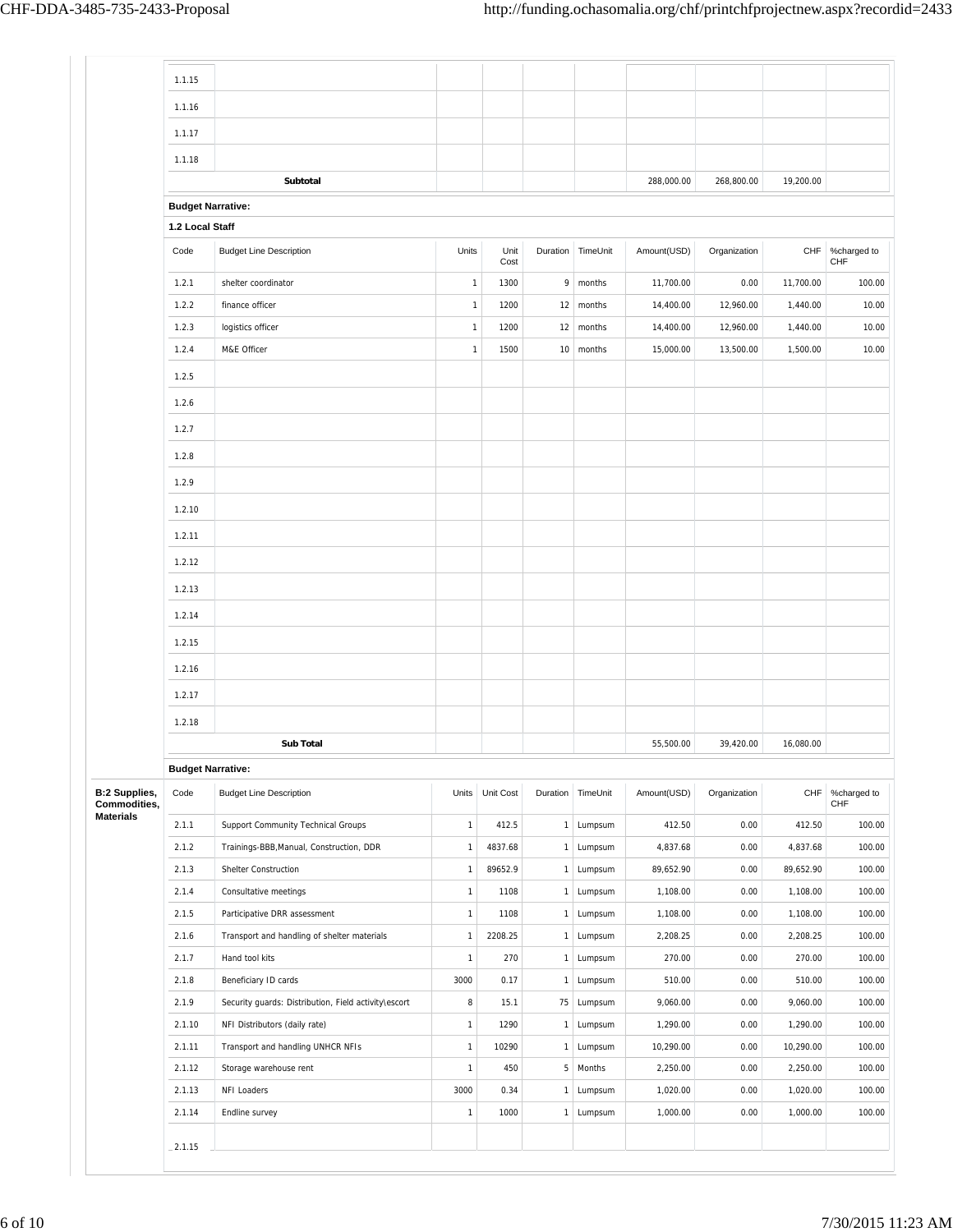|                                | 2.1.16                   |                                |            |              |                   |             |              |            |                        |
|--------------------------------|--------------------------|--------------------------------|------------|--------------|-------------------|-------------|--------------|------------|------------------------|
|                                | 2.1.17                   |                                |            |              |                   |             |              |            |                        |
|                                | 2.1.18                   |                                |            |              |                   |             |              |            |                        |
|                                |                          | Sub Total                      |            |              |                   | 125,017.33  | 0.00         | 125,017.33 |                        |
|                                | <b>Budget Narrative:</b> |                                |            |              |                   |             |              |            |                        |
| C:3<br>Equipment               | $\textsf{Code}{}$        | <b>Budget Line Description</b> | Units      | Unit<br>Cost | Duration TimeUnit | Amount(USD) | Organization |            | CHF %charged to<br>CHF |
|                                | 3.1.1                    | Computers                      | $\sqrt{2}$ | 800          | 1 Lumpsum         | 1,600.00    | 0.00         | 1,600.00   | 100.00                 |
|                                | 3.1.2                    |                                |            |              |                   |             |              |            |                        |
|                                | 3.1.3                    |                                |            |              |                   |             |              |            |                        |
|                                | 3.1.4                    |                                |            |              |                   |             |              |            |                        |
|                                | 3.1.5                    |                                |            |              |                   |             |              |            |                        |
|                                | 3.1.6                    |                                |            |              |                   |             |              |            |                        |
|                                | 3.1.7                    |                                |            |              |                   |             |              |            |                        |
|                                | 3.1.8                    |                                |            |              |                   |             |              |            |                        |
|                                | 3.1.9                    |                                |            |              |                   |             |              |            |                        |
|                                | 3.1.10                   |                                |            |              |                   |             |              |            |                        |
|                                | 3.1.11                   |                                |            |              |                   |             |              |            |                        |
|                                | 3.1.12                   |                                |            |              |                   |             |              |            |                        |
|                                | 3.1.13                   |                                |            |              |                   |             |              |            |                        |
|                                | 3.1.14                   |                                |            |              |                   |             |              |            |                        |
|                                | 3.1.15                   |                                |            |              |                   |             |              |            |                        |
|                                |                          |                                |            |              |                   |             |              |            |                        |
|                                | 3.1.16                   |                                |            |              |                   |             |              |            |                        |
|                                | 3.1.17                   |                                |            |              |                   |             |              |            |                        |
|                                | 3.1.18                   | Sub Total                      |            |              |                   | 1,600.00    | 0.00         | 1,600.00   |                        |
|                                |                          |                                |            |              |                   |             |              |            |                        |
|                                | <b>Budget Narrative:</b> |                                |            |              |                   |             |              |            |                        |
| D:4<br>Contractual<br>Services | Code                     | <b>Budget Line Description</b> | Units      | Unit<br>Cost | Duration TimeUnit | Amount(USD) | Organization |            | CHF %charged to<br>CHF |
|                                | $-4.1.1$                 |                                |            |              |                   |             |              |            |                        |
|                                | $-4.1.2$                 |                                |            |              |                   |             |              |            |                        |
|                                | $-4.1.3$                 |                                |            |              |                   |             |              |            |                        |
|                                | $-4.1.4$                 |                                |            |              |                   |             |              |            |                        |
|                                | $-4.1.5$                 |                                |            |              |                   |             |              |            |                        |
|                                | $-4.1.6$                 |                                |            |              |                   |             |              |            |                        |
|                                | $\_4.1.7$                |                                |            |              |                   |             |              |            |                        |
|                                | $\_$ 4.1.8 $\,$          |                                |            |              |                   |             |              |            |                        |
|                                | $-4.1.9$                 |                                |            |              |                   |             |              |            |                        |
|                                | $-4.1.10$                |                                |            |              |                   |             |              |            |                        |
|                                | $-4.1.11$                |                                |            |              |                   |             |              |            |                        |
|                                |                          |                                |            |              |                   |             |              |            |                        |
|                                | $-4.1.12$                |                                |            |              |                   |             |              |            |                        |
|                                | $-4.1.13$                |                                |            |              |                   |             |              |            |                        |
|                                | $-4.1.14$                |                                |            |              |                   |             |              |            |                        |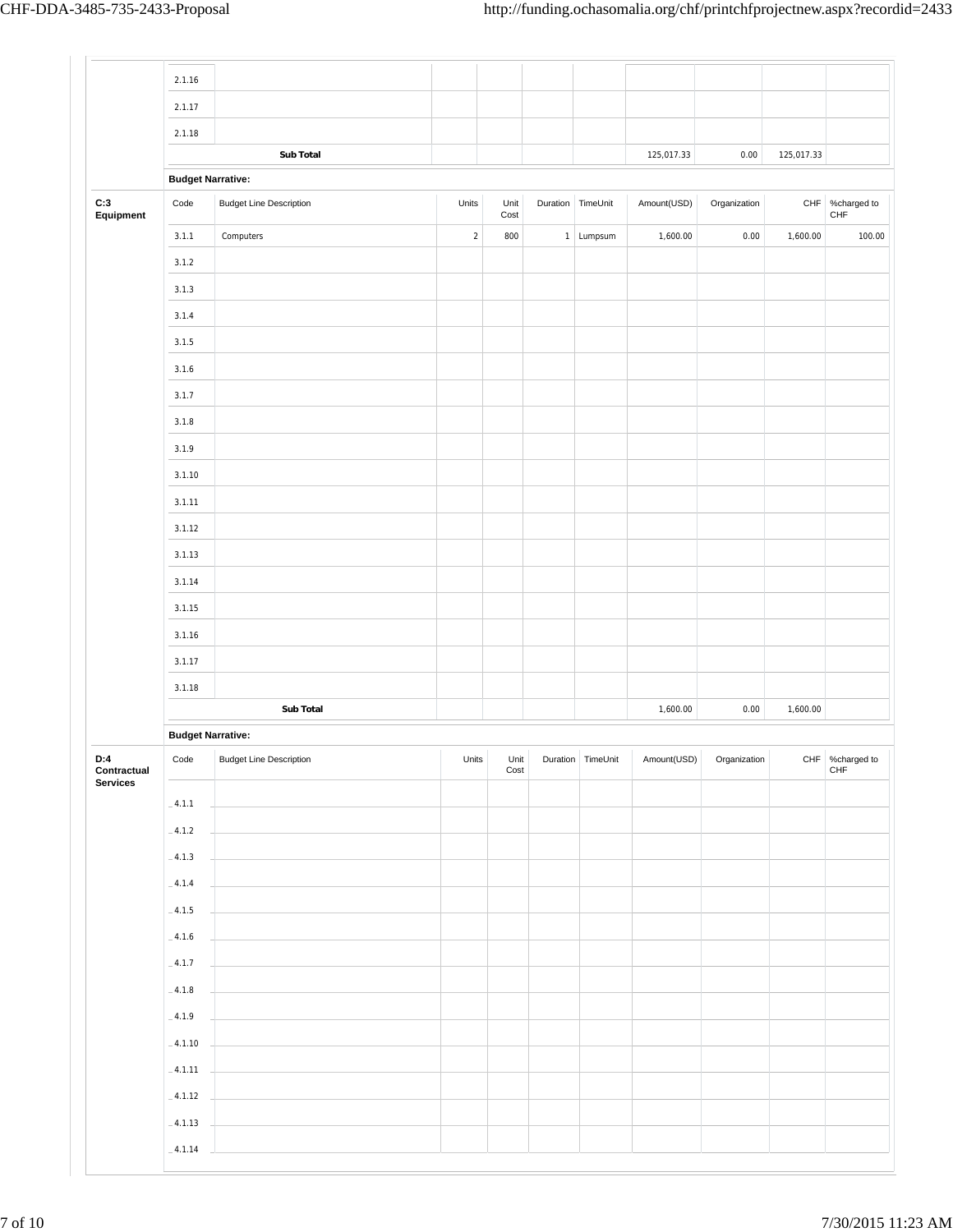|                                | 4.1.15                   |                                |              |              |                   |             |              |           |                                |
|--------------------------------|--------------------------|--------------------------------|--------------|--------------|-------------------|-------------|--------------|-----------|--------------------------------|
|                                | 4.1.16                   |                                |              |              |                   |             |              |           |                                |
|                                | 4.1.17                   |                                |              |              |                   |             |              |           |                                |
|                                | 4.1.18                   |                                |              |              |                   |             |              |           |                                |
|                                |                          | <b>Sub Total</b>               |              |              |                   | $0.00\,$    | 0.00         | 0.00      |                                |
|                                | <b>Budget Narrative:</b> |                                |              |              |                   |             |              |           |                                |
| E:5 Travel                     | Code                     | <b>Budget Line Description</b> | Units        | Unit<br>Cost | Duration TimeUnit | Amount(USD) | Organization |           | CHF %charged to<br>${\sf CHF}$ |
|                                | 5.1.1                    | Travel (fare and per diem)     | $\mathbf{1}$ | 3000         | 1 Lumpsum         | 3,000.00    | 0.00         | 3,000.00  | 100.00                         |
|                                | 5.1.2                    | vehicle rental                 | $\mathbf{1}$ | 1205         | 8 months          | 9,640.00    | 0.00         | 9,640.00  | 100.00                         |
|                                | 5.1.3                    |                                |              |              |                   |             |              |           |                                |
|                                | 5.1.4                    |                                |              |              |                   |             |              |           |                                |
|                                | 5.1.5                    |                                |              |              |                   |             |              |           |                                |
|                                | 5.1.6                    |                                |              |              |                   |             |              |           |                                |
|                                | 5.1.7                    |                                |              |              |                   |             |              |           |                                |
|                                | 5.1.8                    |                                |              |              |                   |             |              |           |                                |
|                                | 5.1.9                    |                                |              |              |                   |             |              |           |                                |
|                                | 5.1.10                   |                                |              |              |                   |             |              |           |                                |
|                                | 5.1.11                   |                                |              |              |                   |             |              |           |                                |
|                                | 5.1.12                   |                                |              |              |                   |             |              |           |                                |
|                                | 5.1.13                   |                                |              |              |                   |             |              |           |                                |
|                                | 5.1.14                   |                                |              |              |                   |             |              |           |                                |
|                                |                          |                                |              |              |                   |             |              |           |                                |
|                                | 5.1.15                   |                                |              |              |                   |             |              |           |                                |
|                                | 5.1.16                   |                                |              |              |                   |             |              |           |                                |
|                                | 5.1.17                   |                                |              |              |                   |             |              |           |                                |
|                                | 5.1.18                   |                                |              |              |                   |             |              |           |                                |
|                                |                          | Sub Total                      |              |              |                   | 12,640.00   | 0.00         | 12,640.00 |                                |
|                                | <b>Budget Narrative:</b> |                                |              |              |                   |             |              |           |                                |
| F:6 Transfers<br>and Grants to | Code                     | <b>Budget Line Description</b> | Units        | Unit<br>Cost | Duration TimeUnit | Amount(USD) | Organization | CHF       | %charged to<br>CHF             |
| Counterparts                   | $-6.1.1$                 |                                |              |              |                   |             |              |           |                                |
|                                | $-6.1.2$                 |                                |              |              |                   |             |              |           |                                |
|                                | $-6.1.3$                 |                                |              |              |                   |             |              |           |                                |
|                                |                          |                                |              |              |                   |             |              |           |                                |
|                                | $-6.1.4$                 |                                |              |              |                   |             |              |           |                                |
|                                | $-6.1.5$                 |                                |              |              |                   |             |              |           |                                |
|                                | $-6.1.6$                 |                                |              |              |                   |             |              |           |                                |
|                                | $-6.1.7$                 |                                |              |              |                   |             |              |           |                                |
|                                | $-6.1.8$                 |                                |              |              |                   |             |              |           |                                |
|                                | $-6.1.9$                 |                                |              |              |                   |             |              |           |                                |
|                                | $-6.6.10$                |                                |              |              |                   |             |              |           |                                |
|                                | $-6.1.11$                |                                |              |              |                   |             |              |           |                                |
|                                | $-6.1.12$                |                                |              |              |                   |             |              |           |                                |
|                                | $-6.1.13$                |                                |              |              |                   |             |              |           |                                |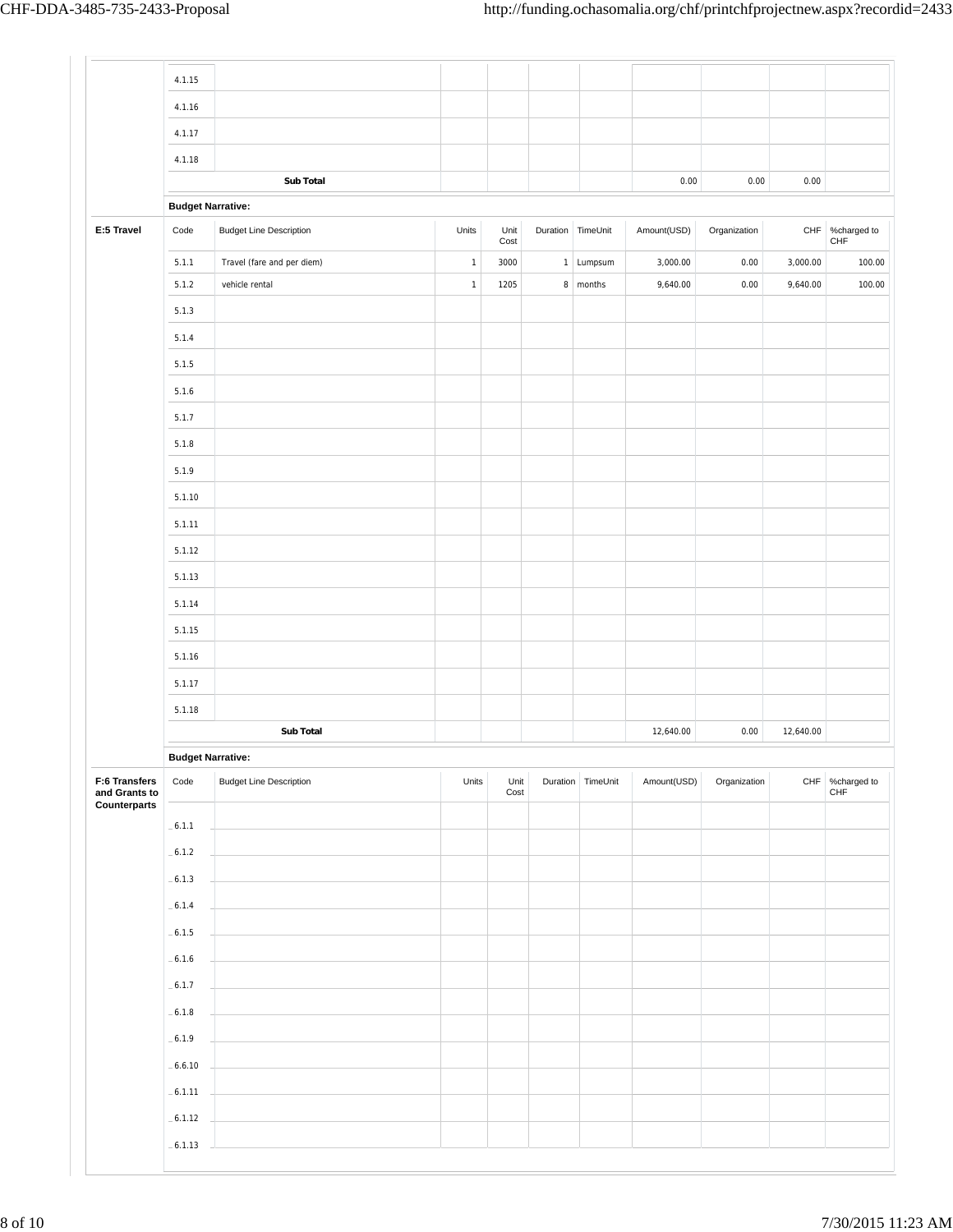|                                  |                 | 6.1.14                   |                                |    |                                                                                                                                                                                             |       |              |                 |                                                                   |                   |                                          |              |            |            |                     |
|----------------------------------|-----------------|--------------------------|--------------------------------|----|---------------------------------------------------------------------------------------------------------------------------------------------------------------------------------------------|-------|--------------|-----------------|-------------------------------------------------------------------|-------------------|------------------------------------------|--------------|------------|------------|---------------------|
|                                  |                 | 6.1.15                   |                                |    |                                                                                                                                                                                             |       |              |                 |                                                                   |                   |                                          |              |            |            |                     |
|                                  |                 | 6.1.16                   |                                |    |                                                                                                                                                                                             |       |              |                 |                                                                   |                   |                                          |              |            |            |                     |
|                                  |                 | 6.1.17                   |                                |    |                                                                                                                                                                                             |       |              |                 |                                                                   |                   |                                          |              |            |            |                     |
|                                  |                 |                          |                                |    |                                                                                                                                                                                             |       |              |                 |                                                                   |                   |                                          |              |            |            |                     |
|                                  |                 | 6.1.18                   |                                |    | <b>Sub Total</b>                                                                                                                                                                            |       |              |                 |                                                                   |                   | 0.00                                     |              | 0.00       | 0.00       |                     |
|                                  |                 | <b>Budget Narrative:</b> |                                |    |                                                                                                                                                                                             |       |              |                 |                                                                   |                   |                                          |              |            |            |                     |
| G:7 General<br>Operating         |                 | Code                     | <b>Budget Line Description</b> |    |                                                                                                                                                                                             |       |              | Units Unit Cost |                                                                   | Duration TimeUnit | Amount(USD)                              | Organization |            | CHF        | %charged to<br>CHF  |
| and Other<br><b>Direct Costs</b> |                 | 7.1.1                    | communication cost             |    |                                                                                                                                                                                             |       | $\mathbf{1}$ | 2000            |                                                                   | $12 \mid$ months  | 24,000.00                                |              | 21,600.00  | 2,400.00   | 10.00               |
|                                  |                 | 7.1.2                    | office rent                    |    |                                                                                                                                                                                             |       | $\mathbf{1}$ | 4000            | 12                                                                | months            | 48,000.00                                |              | 43,200.00  | 4,800.00   | 10.00               |
|                                  |                 | 7.1.3                    | utilities                      |    |                                                                                                                                                                                             |       | $\mathbf{1}$ | 2000            |                                                                   | 12 months         | 24,000.00                                |              | 22,800.00  | 1,200.00   | 5.00                |
|                                  |                 | 7.1.4                    | bank charges                   |    |                                                                                                                                                                                             |       | $\mathbf{1}$ | 2978.48         | 1                                                                 | Lumpsum           | 2,978.48                                 |              | 0.00       | 2,978.48   | 100.00              |
|                                  |                 | 7.1.5                    | stationary                     |    |                                                                                                                                                                                             |       | $\mathbf{1}$ | 1000.08         |                                                                   | 1 Lumpsum         | 1,000.08                                 |              | 0.00       | 1,000.08   | 100.00              |
|                                  |                 | 7.1.6                    |                                |    |                                                                                                                                                                                             |       |              |                 |                                                                   |                   |                                          |              |            |            |                     |
|                                  |                 | 7.1.7                    |                                |    |                                                                                                                                                                                             |       |              |                 |                                                                   |                   |                                          |              |            |            |                     |
|                                  |                 | 7.1.8                    |                                |    |                                                                                                                                                                                             |       |              |                 |                                                                   |                   |                                          |              |            |            |                     |
|                                  |                 | 7.1.9                    |                                |    |                                                                                                                                                                                             |       |              |                 |                                                                   |                   |                                          |              |            |            |                     |
|                                  |                 | 7.1.10                   |                                |    |                                                                                                                                                                                             |       |              |                 |                                                                   |                   |                                          |              |            |            |                     |
|                                  |                 | 7.1.11                   |                                |    |                                                                                                                                                                                             |       |              |                 |                                                                   |                   |                                          |              |            |            |                     |
|                                  |                 |                          |                                |    |                                                                                                                                                                                             |       |              |                 |                                                                   |                   |                                          |              |            |            |                     |
|                                  |                 | 7.1.12                   |                                |    |                                                                                                                                                                                             |       |              |                 |                                                                   |                   |                                          |              |            |            |                     |
|                                  |                 | 7.1.13                   |                                |    |                                                                                                                                                                                             |       |              |                 |                                                                   |                   |                                          |              |            |            |                     |
|                                  |                 | 7.1.14                   |                                |    |                                                                                                                                                                                             |       |              |                 |                                                                   |                   |                                          |              |            |            |                     |
|                                  |                 | 7.1.15                   |                                |    |                                                                                                                                                                                             |       |              |                 |                                                                   |                   |                                          |              |            |            |                     |
|                                  |                 | 7.1.16                   |                                |    |                                                                                                                                                                                             |       |              |                 |                                                                   |                   |                                          |              |            |            |                     |
|                                  |                 | 7.1.17                   |                                |    |                                                                                                                                                                                             |       |              |                 |                                                                   |                   |                                          |              |            |            |                     |
|                                  |                 | 7.1.18                   |                                |    |                                                                                                                                                                                             |       |              |                 |                                                                   |                   |                                          |              |            |            |                     |
|                                  |                 |                          |                                |    | <b>Sub Total</b>                                                                                                                                                                            |       |              |                 |                                                                   |                   | 99,978.56                                |              | 87,600.00  | 12,378.56  |                     |
|                                  |                 | <b>Budget Narrative:</b> |                                |    |                                                                                                                                                                                             |       |              |                 |                                                                   |                   |                                          |              |            |            |                     |
|                                  |                 |                          |                                |    | <b>TOTAL</b>                                                                                                                                                                                |       |              |                 |                                                                   |                   |                                          |              |            |            |                     |
|                                  |                 |                          |                                |    |                                                                                                                                                                                             |       |              |                 |                                                                   |                   | 582,735.89                               | 395,820.00   |            | 186,915.89 |                     |
| H.8 Indirect<br>Programme        |                 | Code                     | <b>Budget Line Description</b> |    |                                                                                                                                                                                             |       |              |                 |                                                                   |                   | Amount(USD)                              | Organization |            | CHF        | %charged to<br>CHF  |
| Support<br>Costs                 |                 | 8.1.1                    |                                |    | Indirect Programme Support Costs                                                                                                                                                            |       |              |                 |                                                                   |                   | 0.00                                     |              | 0.00       | 13,084.11  | 7.00                |
|                                  |                 |                          |                                |    | <b>GRAND TOTAL</b>                                                                                                                                                                          |       |              |                 |                                                                   |                   | 582,735.89                               | 395,820.00   |            | 200,000.00 |                     |
| Other sources of funds           |                 |                          |                                |    |                                                                                                                                                                                             |       |              |                 |                                                                   |                   |                                          |              |            |            |                     |
|                                  |                 | Description              |                                |    | Amount %                                                                                                                                                                                    |       |              |                 |                                                                   |                   |                                          |              |            |            |                     |
|                                  |                 | Organization             |                                |    | 395,820.00                                                                                                                                                                                  | 66.43 |              |                 |                                                                   |                   |                                          |              |            |            |                     |
|                                  |                 | Community                |                                |    | 0.00                                                                                                                                                                                        | 0.00  |              |                 |                                                                   |                   |                                          |              |            |            |                     |
|                                  |                 | <b>CHF</b>               |                                |    | 200,000.00                                                                                                                                                                                  | 33.57 |              |                 |                                                                   |                   |                                          |              |            |            |                     |
|                                  |                 | <b>Other Donors</b>      |                                | a) | 0.00                                                                                                                                                                                        |       |              |                 |                                                                   |                   |                                          |              |            |            |                     |
|                                  |                 |                          |                                | b) | 0.00                                                                                                                                                                                        |       |              |                 |                                                                   |                   |                                          |              |            |            |                     |
|                                  |                 | <b>TOTAL</b>             |                                |    | 595,820.00                                                                                                                                                                                  |       |              |                 |                                                                   |                   |                                          |              |            |            |                     |
| <b>LOCATIONS</b>                 |                 |                          |                                |    |                                                                                                                                                                                             |       |              |                 |                                                                   |                   |                                          |              |            |            |                     |
| Region                           | <b>District</b> | Location                 |                                |    | <b>Standard Cluster Activities</b>                                                                                                                                                          |       |              |                 | <b>Activity</b>                                                   |                   | <b>Beneficiary</b><br><b>Description</b> | Number       | Latitude   |            | Longitude P.Code    |
| Lower<br>Juba                    | Kismayo         | Kismayo                  |                                |    | Conducting trainings and mainstreaming sessions., Provision of NFIs to<br>newly displaced persons, Provision of transitional shelter, Site planning<br>and building communal infrastructure |       |              |                 | ARC proposes to build<br>t-shelters and distribute<br><b>NFIs</b> |                   | IDPs and<br>returnees                    | 17430        | $-0.36029$ | 42.546261  | SA-3801-<br>J13-001 |